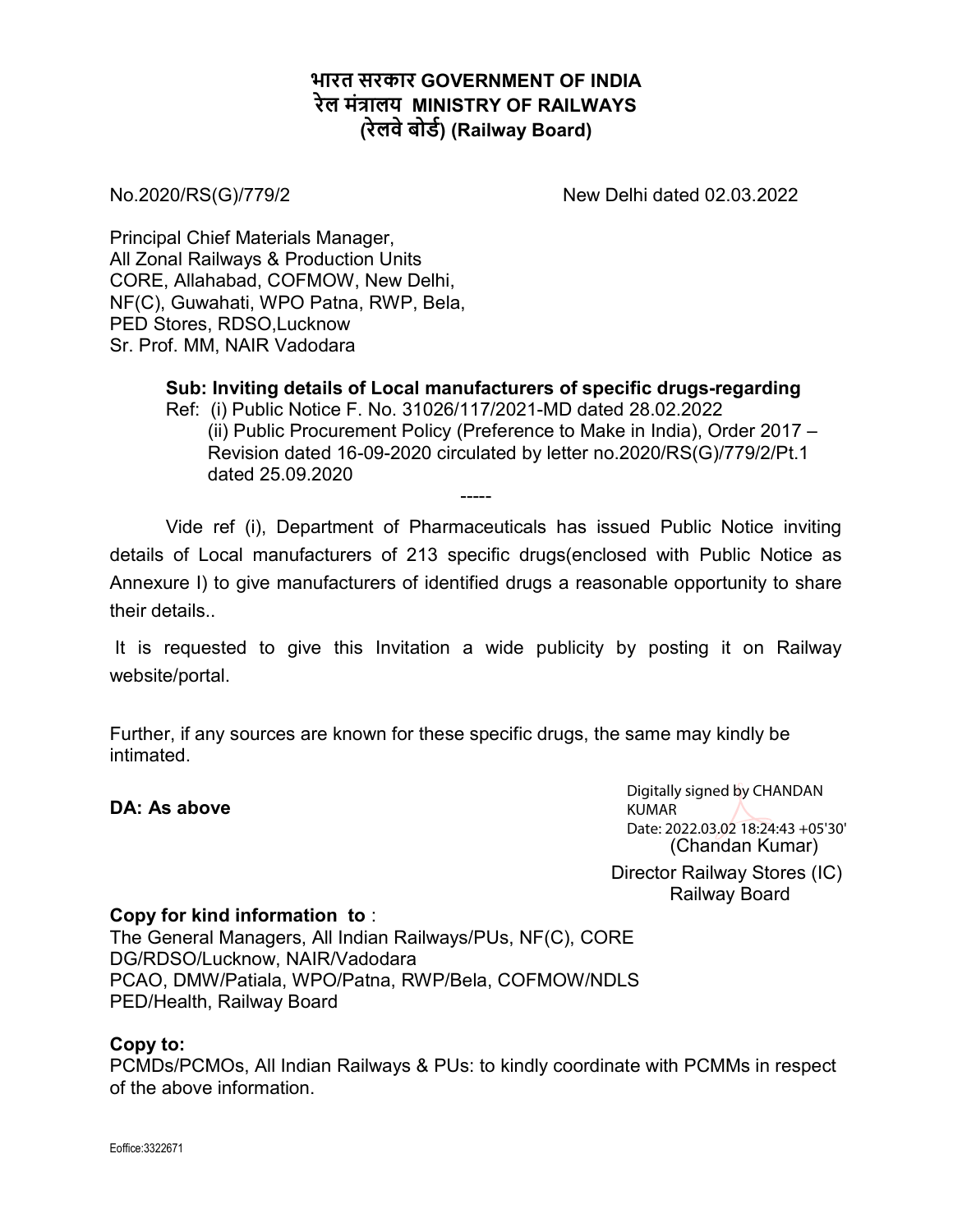## **F. No. 31026/117/2021-MD Government of India Ministry of Chemicals and Fertilizers Department of Pharmaceuticals**  \*\*\*

#### **Public Notice dated 28.02.2022**

#### **Subject: Inviting details of local manufacturers of specific Drugs -reg.**

The Department for Promotion of Industry and Internal Trade (DPIIT) has issued the Public Procurement (Preference to Make in India) (PPP-Mil) Order, 2017 dated 16.09.2020. In pursuance of the same, the Department of Pharmaceuticals had issued guidelines dated 30.12.2020 for implementation of the Order related to procurement of goods and services in Pharmaceuticals Sector. Both the orders can be accessed on the website of the Department at https://pharmaceuticals.gov.in/policy

02. Various representations have been received from Central Procuring Agencies regarding non-availability of Class-I or Class-II suppliers for identified Medicines/Drugs. Recognising that the manufacturers of the identified Drugs may be spread across the country and also to give a reasonable opportunity, the said **list of 213 Medicines/Drugs,** as received from the procurement agencies (M/o Railways and ESIC), are being put in public domain at **Annexure-1** to collect details of local manufacturers, manufacturing the alternate  $\&$  equivalent Medicines/drugs.

03. The following details are invited from the local manufacturers of items in Annexure-I for smooth implementation of the Public Procurement Policy which gives preference to domestic manufacturers with sufficient local content.

- a. Name of the manufacturing entity
- b. Address of the Registered Office and Manufacturing location ( complete postal address)
- c. Contact Details email id and phone numbers (Mobile and Office)
- d. Local Content percentage of the drug.
- e. Name of alternate & equivalent medicine/drug
- f. Name of drug  $&$  strength along with primary molecule(s)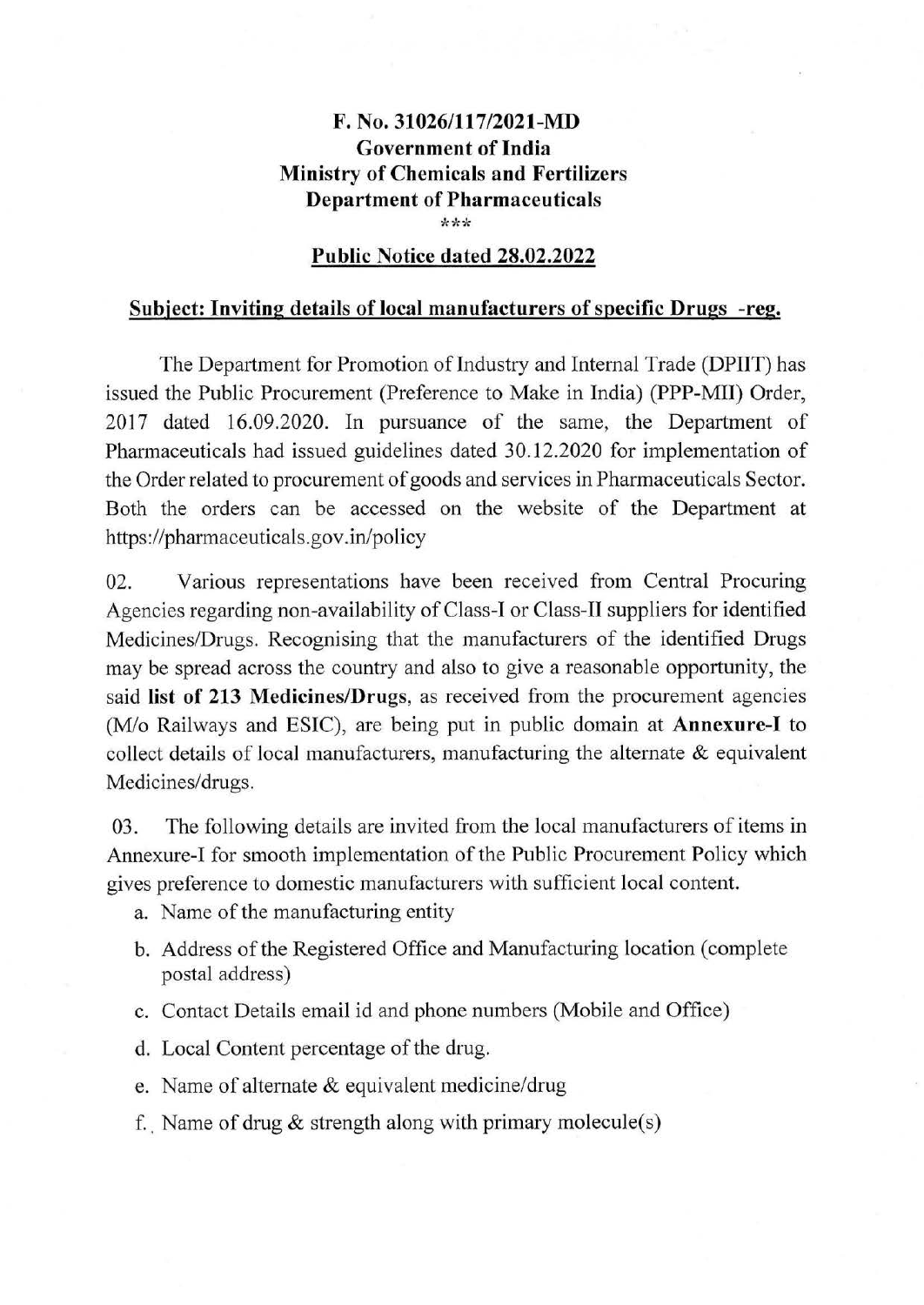g. Whether registered with GeM portal.

**04.** It **is to inform that any local manufacturers of the Drugs in the**  Annexure-I, are requested to share the above details to the mail id - pppmii**dop@gov.in latest by 15.03.2022 till 5.30 PM.** If **no information is received by the due date, further action will be taken, on the basis that local manufacturers are not available for these Drugs.** 

05. The Public Notice is issued with the approval of Competent Authority.

In 2 kumar

*I* (Arvind Kumar) Under Secretary to Govt. of India Tele: 011 -23352298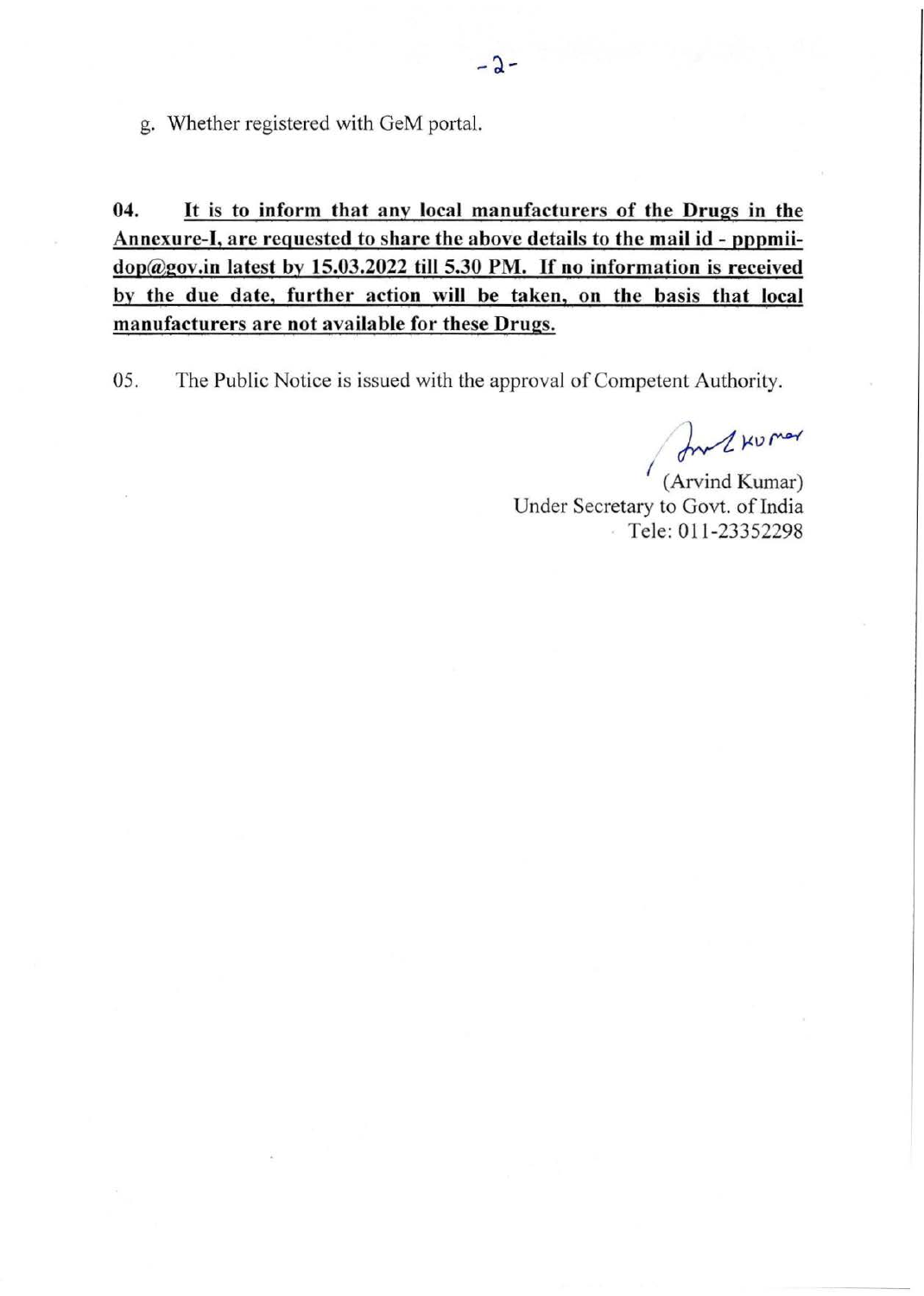## **ANNEXURE-I**

|                |                               | S.No Name of the medicine & Strength Strength, Primary molecule/(s) and Remarks                                                                                         |
|----------------|-------------------------------|-------------------------------------------------------------------------------------------------------------------------------------------------------------------------|
| 1              | Abemaciclib 150mg Tablet.     | ABEMACICLIB 150MG TABLET.                                                                                                                                               |
| $ 2\rangle$    | mg                            | AFATINIB 20 MG TAB 30 mg, 40 AFATINIB 20 MG, 30 MG & 40 MG TAB                                                                                                          |
| $\overline{3}$ | <b>AFLIBERCEPT 40 MG</b>      | AFLIBERCEPT INJ 40MG VIAL/<br>Mlaflibercept (R-DNA Origin) Solution For<br>Intravitreal Injection in Vial<br>Each Pack to contain: 1 Vial and a 18 G Sterile            |
|                |                               | Filter Needle 278 Microliters/Vial Each Single<br>Dose Vial Provides A Usable Amount To<br>Deliver A Single Dose Of 50 Microliters<br><b>Containing 2mg Aflibercept</b> |
| $\overline{4}$ | Alecensa 150 mg               | Alectinib 150 mg tablet (Ph No-25163)                                                                                                                                   |
| 5              | Alfa Ketoanalogue Tab/Cap-    | Each Tab/Cap to contain: Alpha<br>Ketoanalogue 381mg, L-Histidine 38m, L-<br>Lysine 105mg, L-Threonine 53mg, Tryptophan<br>23mg, Tyrosine 30mg                          |
| 6              | Alteplase 50mg                | Alteplase 50mg                                                                                                                                                          |
| 7              | <b>ANTI HEMOPHILLIC INJ -</b> | Each vial to contain: Anti Hemophillic IX -<br>$600$ IU                                                                                                                 |
|                |                               | Each vial to contain: Anti Hemophillic Factor<br>VIII Monoclonal Purified - 250 IU                                                                                      |
| 8              | Anticoagulants-               | Each Kit to contain: Two Componant Fibrin<br>Sealant With Synthetic Aprotinin (4ml) & 4ml                                                                               |
| $\overline{9}$ | Apidra Solostar               | <b>Insulin Glulisine Injection (Monocomponent</b><br>Insulin Glulisine) 100 Iu/ml - 3 ml Prefilled Pen<br>(Ph No. 10124)                                                |
| 10             | Apixaban Tab/Cap-             | Each Film Coated Tab/Cap to contain:<br>Apixaban 2.5mg, 5 MG                                                                                                            |
| 11             | ATEZOLIZUMAB 840 MG/<br>1.2MG | ATEZOLIZUMAB INJ 840 MG VIAL                                                                                                                                            |
| 12             | Axitinib Tab/Cap 5 Mg         | Axitinib Tab/Cap - Each Film Coated Tab/Cap<br>to contain: Axitinib 5 Mg                                                                                                |
| 13             | <b>BASILIXIMAB 20 MG</b>      | <b>BASILIXIMAB INJ 20 MG VIAL</b>                                                                                                                                       |
| 14             | Biphasic Insuliin Aspart Inj- | Each Penfill to contain: Biphasic Insulin Aspart<br>$(r\text{-DNA Origin})$ & 3ml Penfill                                                                               |

# **List of Drugs where details of domestic manufacturers are sought:**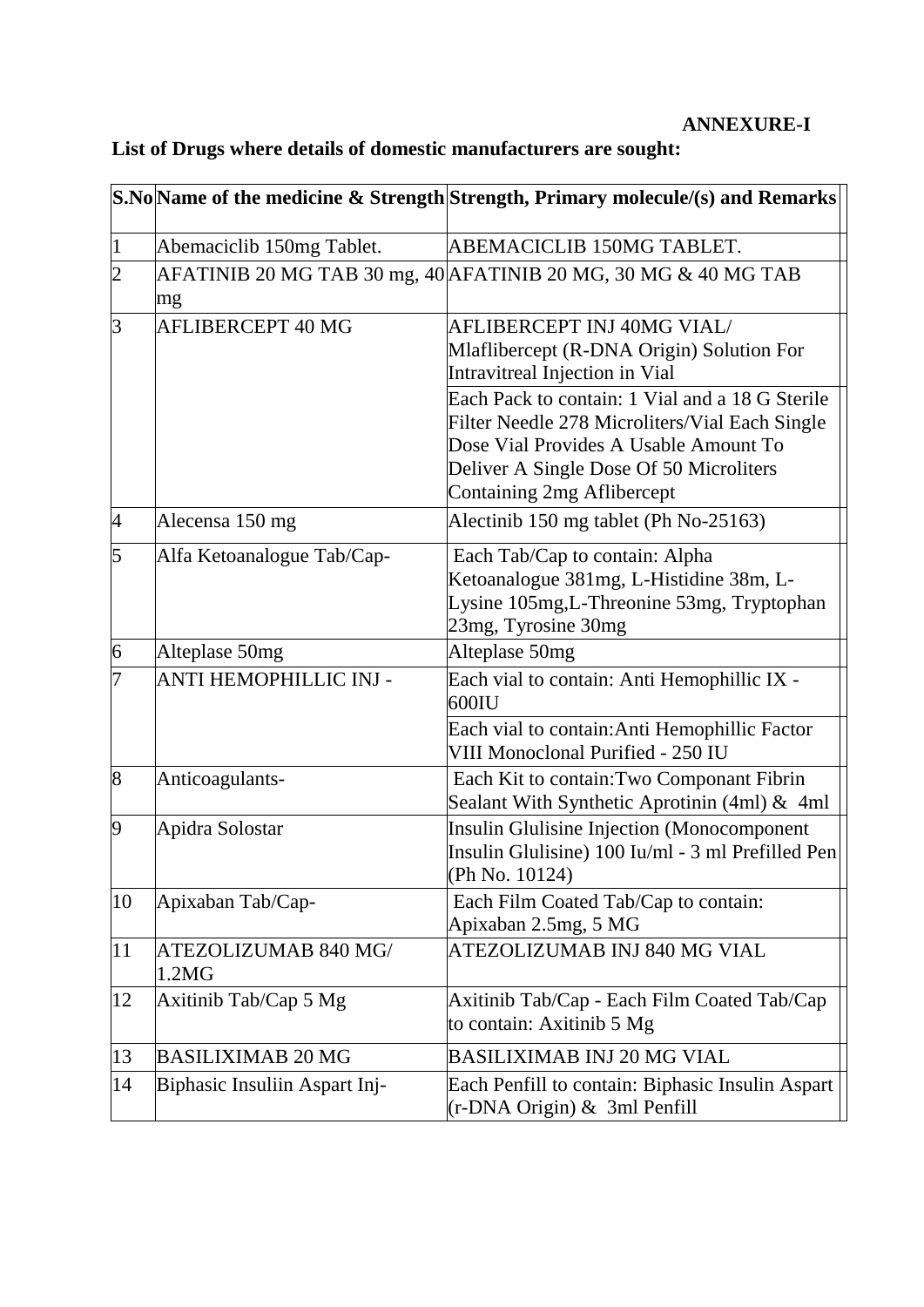| 15<br>16 | <b>BIPHASIC INSULIN LISPRO I.P</b><br><b>INJ IP</b>                                            | 25 % INSULIN AND 75 % INSULINLISPRO<br><b>PROTAMINE</b><br>(rDNA ORIGIN) SUSPENSION FOR<br>INJECTION 100 IU/ML,<br>3 ML PREFILLED PEN,<br>03 NEEDLES FREE WITH EVERY PEN<br><b>BIPHASIC ISOPHANE INSULIN BIPHASIC ISOPHANE INSULIN INJ IP</b><br>25/75 CATRIDGE OF 3 ML, 100 IU/ML. ONE<br>PEN AND 20 NEEDLES FREE WITH                                                                          |
|----------|------------------------------------------------------------------------------------------------|--------------------------------------------------------------------------------------------------------------------------------------------------------------------------------------------------------------------------------------------------------------------------------------------------------------------------------------------------------------------------------------------------|
|          |                                                                                                | <b>EVERY 20 CATRIDGES</b>                                                                                                                                                                                                                                                                                                                                                                        |
| 17       | Brolucizumab solution for injection Brolucizumab<br>$120 \text{ mg/ml}$ (vial + filter needle) |                                                                                                                                                                                                                                                                                                                                                                                                  |
| 18       | <b>BUPRENORPHINE</b><br><b>TRANSDERMAL PATCH</b>                                               | Each Transdermal patch to contain :<br>Buprenorphine 10 mcg/hr. Area containing<br>active substance 12.5sqcm & 12.5sqcm<br>patch, Each Transdermal patch to contain :<br>Buprenorphine 20 mcg/hr. Area containing<br>active substance 25 sqcm & 25 sqcm patch,<br>Each Transdermal patch to contain :<br>Buprenorphine 5 mcg/hr. Area containing<br>active substance 6.25 sqcm & 6.25 sqcm patch |
| 19       | Canagliflozin Tab/Cap-                                                                         | Each Film Coated Tab/Cap to contain:<br>Canagliflozin Hemihydrate Equivalent To<br>Canagliflozin 300mg<br>Each Film Coated Tab/Cap to contain:                                                                                                                                                                                                                                                   |
|          |                                                                                                | Canagliflozin Hemihydrate Equivaltent To<br>Canagliflozin 100mg                                                                                                                                                                                                                                                                                                                                  |
| 20       | Canagliflozin+Metformin<br>Tab/Cap-                                                            | Each Film Coated Tab/Cap to contain:<br>Canagliflozin 50mg + Metformin<br>Hydrochloride 500mg                                                                                                                                                                                                                                                                                                    |
|          |                                                                                                | Each Film Coated Tab/Cap to contain:<br>Canagliflozin 50mg +Metformin Hydrochloride<br>1000mg                                                                                                                                                                                                                                                                                                    |
| 21       | CAPD Bag-                                                                                      | Each bag to contain: CAPD Bag 7.5% Of<br>Lcodextrin With Asymmetrical Y Connector<br>& 2 Ltr Bag                                                                                                                                                                                                                                                                                                 |
| 22       | Carboplatin Inj-                                                                               | Each Vial to contain: Carboplatin 150mg                                                                                                                                                                                                                                                                                                                                                          |
|          |                                                                                                | Each Vial to contain: Carboplatin 450mg                                                                                                                                                                                                                                                                                                                                                          |
| 23       | Carfilzomib Inj-                                                                               | Each Vial to contain: Carfilzomib 60mg Sterile<br><b>Lypholized Powder</b>                                                                                                                                                                                                                                                                                                                       |
| 24       | <b>CEFTAROLINE 600MG/VIAL</b>                                                                  | CEFTAROLINE 600MG/VIAL                                                                                                                                                                                                                                                                                                                                                                           |
| 25       | Ceftazidim $2 \text{ gm} + \text{Avibactam}$<br>500mg Inj.                                     | Ceftazidim $2 \text{ gm} + \text{Avibactam} 500 \text{mg Inj.}$                                                                                                                                                                                                                                                                                                                                  |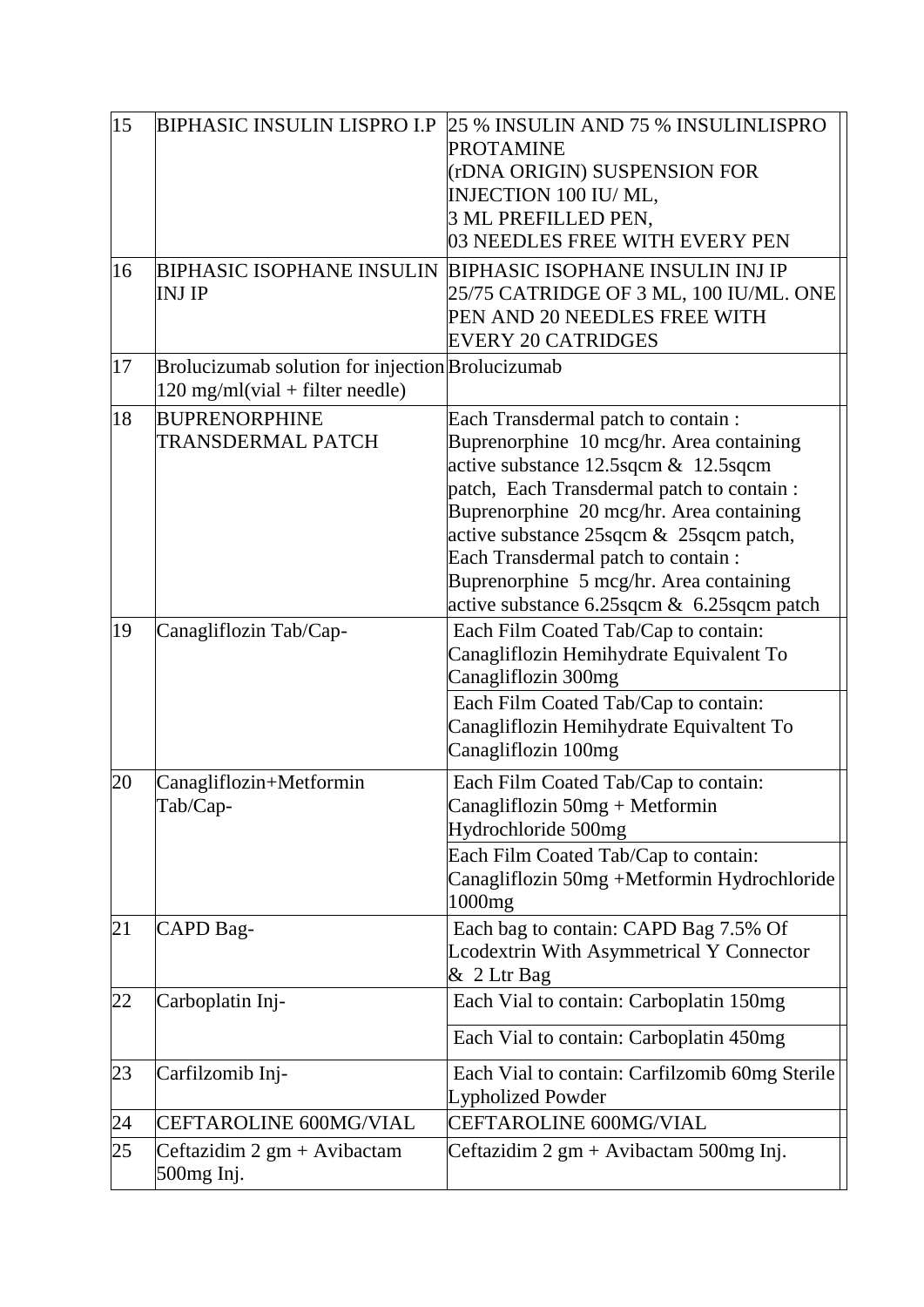| 26 | Ceritinib Tab/Cap-                                             | Each Hard Gelatin Tab/Cap to contain:<br>Ceritinib 150mg                                                                                                                                        |
|----|----------------------------------------------------------------|-------------------------------------------------------------------------------------------------------------------------------------------------------------------------------------------------|
| 27 | CETUXIMAB 100 MG,                                              | CETUXIMAB INJ 100 MG VIAL Each ml to<br>contain: Cetuximab 5mg & 20ml Vial                                                                                                                      |
| 28 | <b>CETUXIMAB 500 MG</b>                                        | Cetuximab Inj (500mg)- Each ml to contain:<br>Cetuximab 5mg & 100ml Vial                                                                                                                        |
| 29 | <b>Creon 10000</b>                                             | Pancreatin Mini Microspheres equivalent to<br>Pancreatin 150 mg with declared enzyme<br>activity Amylase 8000 PEU/U, Lipase 10000<br>PEU/U & Protease 600 PEU/U                                 |
| 30 | Crizalk 250                                                    | Crizotinib 250 mg cap (Ph No-25115)                                                                                                                                                             |
| 31 | Crizotinib Tab/Cap-                                            | Each Hard Geletin Tab/Cap to contain<br>Crizotinib 250mg                                                                                                                                        |
| 32 | Dalteparin Sodium Inj-                                         | Each PFS to contain: Dalteparin Sodium 2500<br>IU Units, Each PFS to contain: Dalteparin<br>Sodium 5000 IU Units                                                                                |
| 33 | DAPAGLIFLOZIN 10 MG TAB                                        | DAPAGLIFLOZIN 10 MG TAB                                                                                                                                                                         |
| 34 | Dapagliflozin Tab/Cap-                                         | DAPAGLIFLOZIN 5 MG TAB - Each Tab/Cap<br>to contains Dapagliflozin 5mg                                                                                                                          |
| 35 | DARATUMUMAB 100 MG<br>$400$ mg                                 | DARATUMUMAB INJ 100 MG VIAL                                                                                                                                                                     |
| 36 | Degarelix Inj-                                                 | Each Vial to contain: Degarelix 80 mg                                                                                                                                                           |
| 37 | DEGLUDEC 100 I.U./ML<br><b>INSULIN, PREFILLED PEN 3</b><br>ML. | DEGLUDEC 100 I.U./ML INSULIN,<br>PREFILLED PEN 3 ML.                                                                                                                                            |
| 38 | <b>DENOSUMAB 120 MG INJ</b><br>(BRAND: XGEVA)                  | DENOSUMAB 120 MG INJ                                                                                                                                                                            |
| 39 | Denosumab Inj-                                                 | Each PFS to contain: Denosumab 60mg                                                                                                                                                             |
| 40 | Desfulrane Anaesthetic Liquid<br>(SUPRANE)                     | Desfulrane Anaesthetic Liquid Each Bott to<br>contain: Desflurane & 240ml Bott                                                                                                                  |
| 41 | Detemir Insulin 100iu/ml 3ml Pen                               | Detemir Insulin 100iu/ml 3ml Pen                                                                                                                                                                |
| 42 | DULAGLUTIDE 0.75 MG<br>(BRAND-TRULICITY 0.75MG)<br>1.5         | <b>DULAGLUTIDE INJ 0.75 MG PFS</b>                                                                                                                                                              |
| 43 | Dulaglutide Inj-                                               | Each 0.5 ml to contain: 1.5 mg of Dulaglutide,<br>Citric Acid Anhydrous [0.07mg], Mannitol<br>[23.2 mg], Polysorbate 80 [0.10 mg], Trisodium<br>Citrate Dehydrate [1.37 mg] Water for injection |
| 44 | DURVALUMAB 120 MG/<br>500MG                                    | DURVALUMAB INJ 120 MG VIAL                                                                                                                                                                      |
| 45 | Each Tab/Cap contain: Alpelisib<br>150mg                       |                                                                                                                                                                                                 |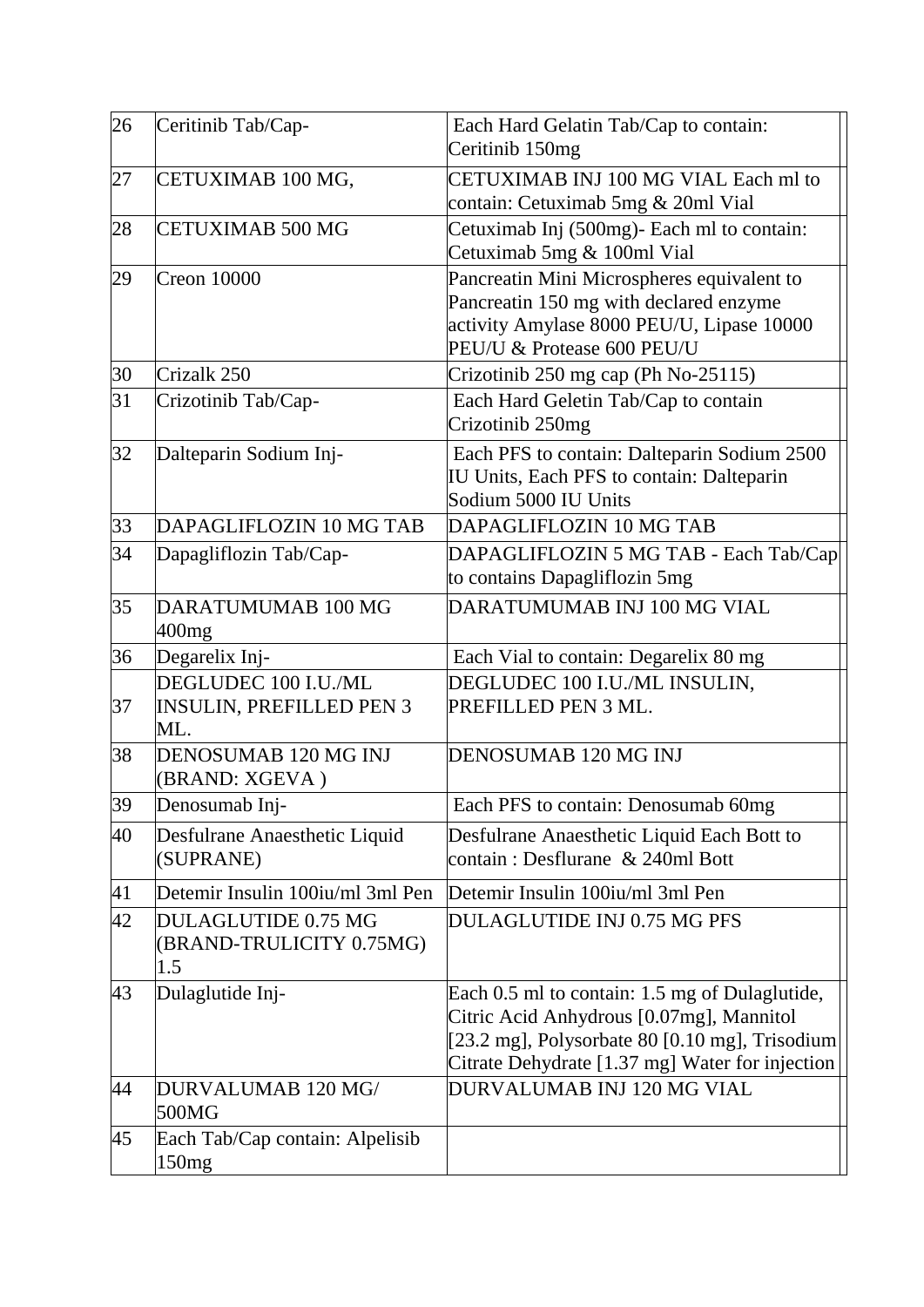| 46 | Each Tab/Cap contain: Olaparib<br>150mg                                                      |                                                                                                                                                                                                                                                |
|----|----------------------------------------------------------------------------------------------|------------------------------------------------------------------------------------------------------------------------------------------------------------------------------------------------------------------------------------------------|
| 47 | Each Tab/Cap contain:<br>Osimertinib(as mesylate) 80mg                                       |                                                                                                                                                                                                                                                |
| 48 | Each vial/PFS to contain:<br><b>Inactivated Influenza Vaccine</b>                            | WHO pre-qualified (Unit: 0.5ml to 5ml<br>Vial/PFS) & 0.5ml to 5ml Vial/PFS                                                                                                                                                                     |
| 49 | <b>ELTROMBOPAG OLAMINE 25</b><br>MG TAB 50mg                                                 | ELTROMBOPAG OLAMINE 25 MG TAB                                                                                                                                                                                                                  |
| 50 | Emicizumab Inj-                                                                              | Each Vial Contains: Emicizumab 30mg For<br>Sub Cut Injection (R-DNA Origin), Each Vial<br>Contains: Emicizumab 60mg For Sub Cut<br>Injection (R-DNA Origin)                                                                                    |
| 51 | $Empagliflozin + Lingliptin-$                                                                | Each Tab/Cap to contain: Empagliflozin 10 mg<br>+ Linagliptin 5 mg                                                                                                                                                                             |
| 52 | <b>EMPAGLIFLOZIN 10 MG TAB</b><br>(BRAND:JARDIANCE) 25,                                      | <b>EMPAGLIFLOZIN 10 MG TAB</b>                                                                                                                                                                                                                 |
| 57 | Erlotinib Tab/Cap Each Tab/Cap to<br>contain: Erlotinib 150 mg                               |                                                                                                                                                                                                                                                |
| 58 | <b>FACTOR EIGHT BYPASSING</b><br><b>ACTIVITY -</b>                                           | Containing: Factor Eight Bypassing activity,<br>Anti-Inhibitor-Coagulant Complex. 500 IU.                                                                                                                                                      |
| 59 | FOLLITROPIN ALPHA 1050<br>IU/1.75 ML INJ -                                                   | Each vial to contain: Follitropin alpha 1050<br>IU/1.75 ml                                                                                                                                                                                     |
| 60 | Golimumab (r-DNA Origin)-                                                                    | Each Single Use Pre-Filled Syringe to contian:<br>Golimumab 50mg/0.5ml Component [Amount<br>Per Dose (Mg)]: Golimumab (CNTO 148) -<br>50mg, Sorbitol -20.5mg, L-Histidine -0.44mg,<br>Polysorbate 80 - 0.075mg, Water For Injection -<br>0.5mg |
| 61 | <b>GOSERELIN 10.8 MG SR INJ</b><br>(BRAND: ZOLADEX) 3.6                                      | GOSERELIN 10.8 MG SR INJ                                                                                                                                                                                                                       |
| 62 | H.COAG FAC 3RD GEN 250IU/<br>500MG                                                           | HUMAN COAGULATION FACTOR VIII R-<br>DNA THIRD GENERATION 250 IU VIAL                                                                                                                                                                           |
| 63 | Haemostatic-                                                                                 | Each 5ml to contain: Haemostatic Matrix With<br><b>Prefilled Gelatin Granules In Syringes</b>                                                                                                                                                  |
| 64 | Hemlibra 30mg                                                                                | Emicizumab 30 mg/ml inj (Ph No-15032)                                                                                                                                                                                                          |
| 65 | Hemostat-                                                                                    | Each PFS to contain: Hemostatic Matrix With<br>Thrombin In Prifilled Syringe 10ml                                                                                                                                                              |
| 66 | Hepatitis B Immunoglobulin Inj-<br>Each 1ml to contain: Hepatitis B<br>Immunoglobulin 200 IU |                                                                                                                                                                                                                                                |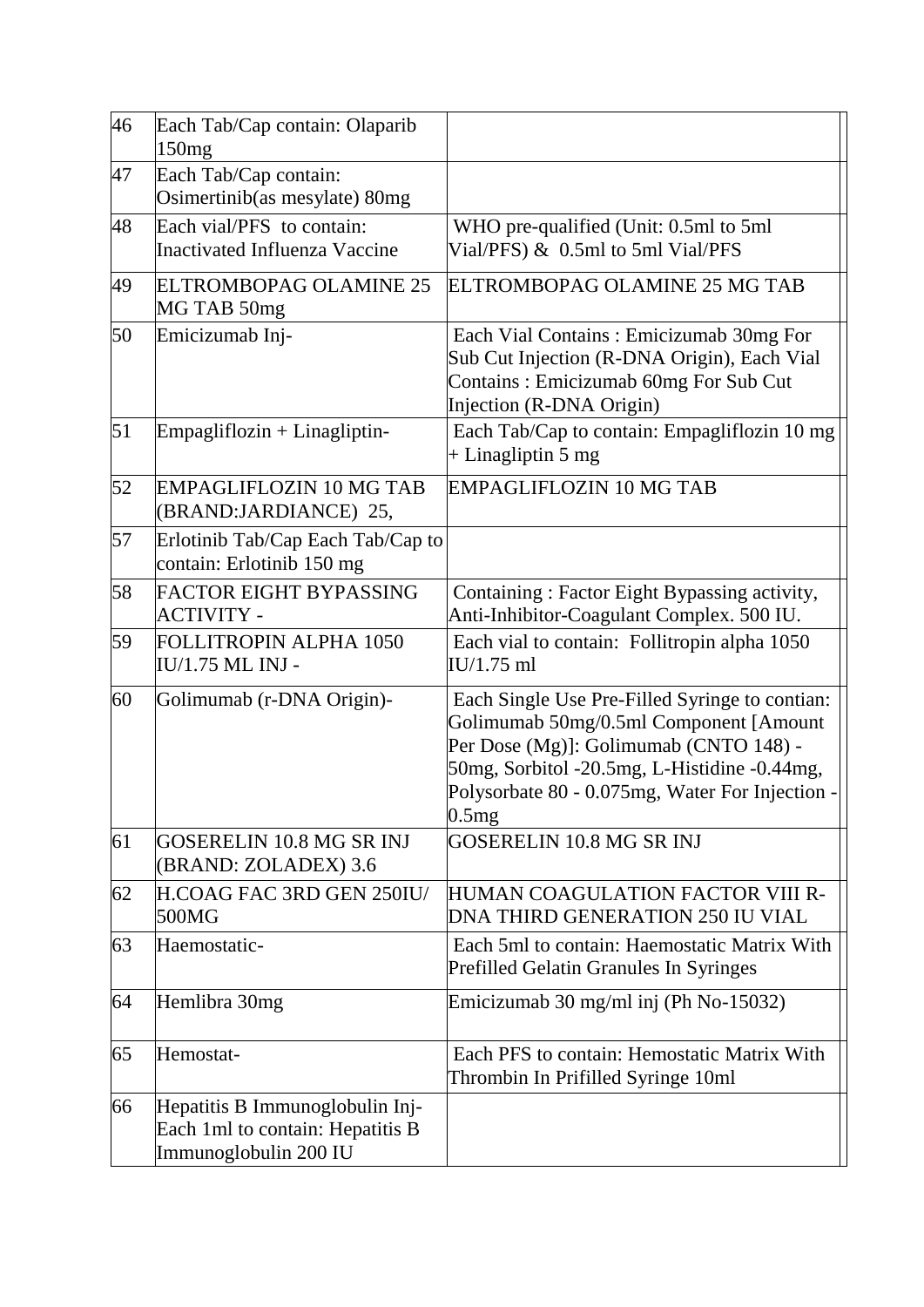| 67 | Humalog Mix 50 penfil, 75/25, 25                                                             | Monocomponent Insulin rDNA Origin 50%<br>Insulin Lispro and 50% Insulin Lispro<br>Protamine suspension-100iu/ml -3 ml pernfils<br>(Ph No-10062)                                                             |
|----|----------------------------------------------------------------------------------------------|-------------------------------------------------------------------------------------------------------------------------------------------------------------------------------------------------------------|
| 68 | Human Albumin-                                                                               | Each Bott to contain-Human Albumin 25%<br>100 ml In Flexible, Self Collapsible-Closed<br>System Bags & 100ml Bott                                                                                           |
| 69 | <b>HUMAN COAGULATION</b><br><b>FACTOR VII INJ</b>                                            | Each vial to contain: Human Recombinant<br>Coagulation Factor VII activated (r-DNA<br>origin) 1mg, Each vial to contain: Human<br><b>Recombinant Coagulation Factor VII activated</b><br>(r-DNA origin) 2mg |
| 70 | HUMAN GROWTH HORMONE -                                                                       | Each cartridge containing: Somatropin 18 IU<br>(R-DNA origin)                                                                                                                                               |
| 71 | Human Growth Hormone-                                                                        | Each Cartridge to contain: Somatropin 16 IU<br>(R-DNA Origin)/ Somatropin 5.3mg (R-DNA<br>Origin)                                                                                                           |
| 72 | Human Growth Hormone-                                                                        | Each vial to contain: Somatropin 4 IU (R-DNA)<br>Origin)                                                                                                                                                    |
| 73 | Human Interferon Beta 1A Inj -                                                               | Each PFS/Vial to contain: Recombinant<br>Human Interferon Beta 1A 44mcg                                                                                                                                     |
| 74 | Human Papillomavirus-                                                                        | Each 0.5ml to contain: Human Papillomavirus<br>Quadrivalent (6, 11, 16, 18)<br>Vaccine, Recombinant & 0.5ml                                                                                                 |
| 75 | <b>HYALURONIC ACID</b><br><b>INJECTABLE IMPLANT.</b>                                         | 20MG                                                                                                                                                                                                        |
| 76 | <b>HYLAN G-F20 INJECTION -</b>                                                               | Each contain: Hylan G-F20 & 6 ml PFS                                                                                                                                                                        |
| 77 | <b>IBRUTINIB 140 MG CAP</b>                                                                  | <b>IBRUTINIB 140 MG CAP</b>                                                                                                                                                                                 |
| 78 | Immunoglobulin-                                                                              | Each 1 ml Solution to contain: Active<br>Substance(S) Human Plasma Proteins 50 mg,<br>IgM 6 mg (12%), IgA 6 mg (12%) IgG 38 mg<br>(76%) & 10ml Vial                                                         |
| 79 | $Indacaterol + Glycopyrronium$<br>Tab/Cap-                                                   | Each Tab/Cap to contain: 143 mcg Indacaterol<br>Maleate Eqv. to $110$ mcg Indacaterol & 63 mcg<br>Glycopyrronium Bromide Eqv to 50 mcg<br>Glycopyrronium.                                                   |
| 80 | Indacaterol $110$ mcg. +<br>Glycopyrrolate 50 mcg. kit<br>containing 30 caps and one device. | (SEQUADRA INHALER.) Indacaterol 110<br>$\text{mcg.} + \text{Glycopyrrolate 50 mcg. kit}$                                                                                                                    |
| 81 | Infliximab Inj-                                                                              | Each Vial to contain: Infliximab 100mg                                                                                                                                                                      |
| 82 | Inj Analogue Insulin Detemir r-<br>DNA Origin, 100U(14.2<br>MG)/ML.3 ML PREFILLED            | Inj Analogue Insulin Detemir r-DNA Origin,<br>100U(14.2 MG)/ML.3 ML PREFILLED<br><b>FLEXPEN</b>                                                                                                             |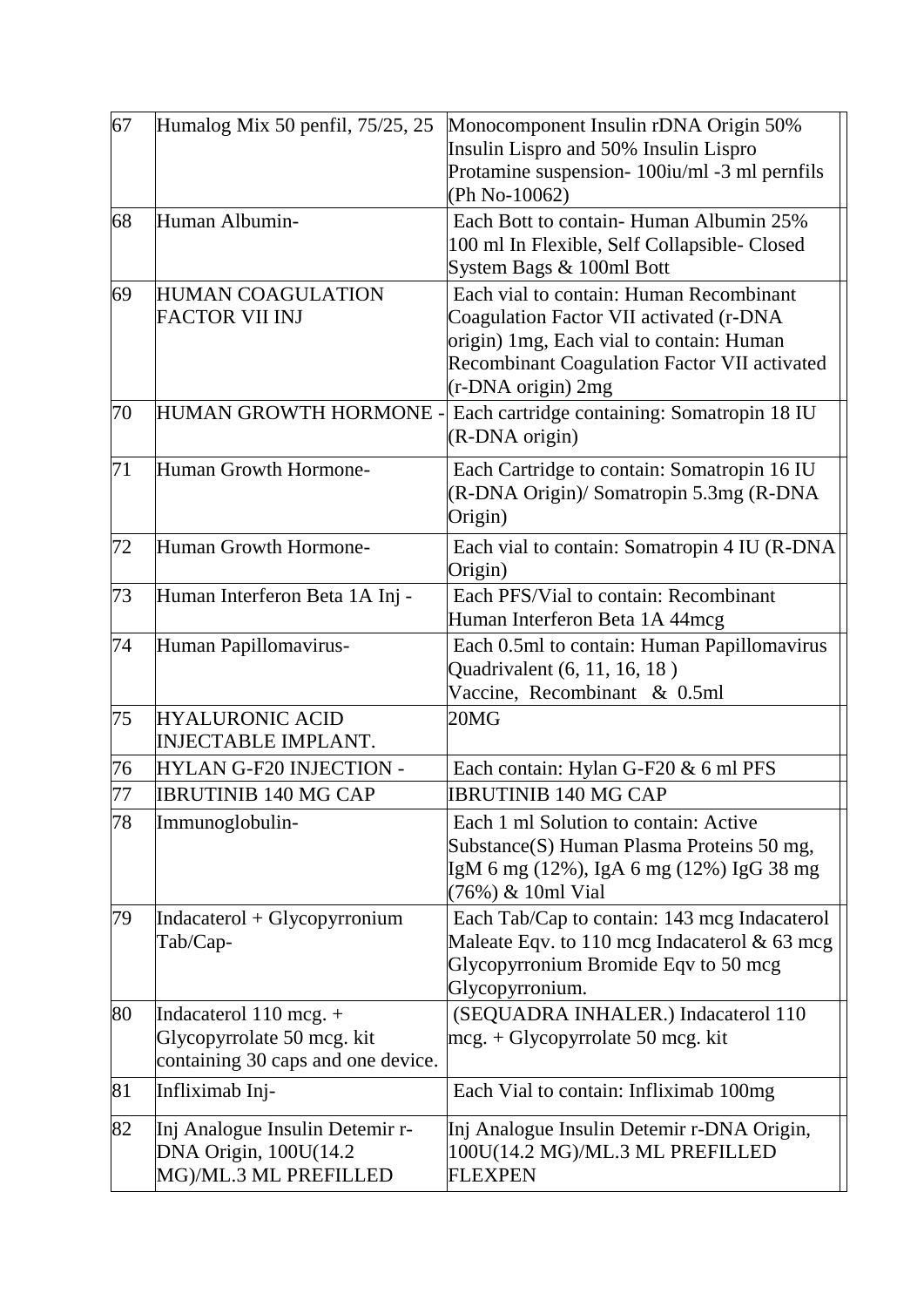|    | <b>FLEXPEN</b>                                                                                            |                                                                                                                                                                                                                                                |
|----|-----------------------------------------------------------------------------------------------------------|------------------------------------------------------------------------------------------------------------------------------------------------------------------------------------------------------------------------------------------------|
| 83 | <b>INJ AVELUMAB 200 MG</b>                                                                                | <b>INJ AVELUMAB 200 MG</b>                                                                                                                                                                                                                     |
| 84 | <b>INJ PANITUMUMAB 100 MG</b><br>(BRAND:INJ. VECTIBIX)                                                    | <b>INJ PANITUMUMAB 100 MG</b>                                                                                                                                                                                                                  |
| 85 | 420                                                                                                       | INJ PEMBROLIZUMAB 100 MG, INJ PEMBROLIZUMAB 100 MG                                                                                                                                                                                             |
| 86 | <b>INJ PERTUZUMAB 420 MG</b><br>(BRAND:PERJETA)                                                           | <b>INJ PERTUZUMAB 420 MG</b>                                                                                                                                                                                                                   |
| 87 | <b>INJ. INSULIN ASPART</b><br>100IU/ML-3 ML Cartridge                                                     | INJ. INSULIN ASPART 100IU/ML-3 ML<br>Cartridge                                                                                                                                                                                                 |
| 88 | <b>INJ. INSULIN ASPART</b><br>100IU/ML-                                                                   | INJ. INSULIN ASPART 100IU/ML-3 ML<br>PENFILL.ONE PEN AND 20 NEEDLES<br>FREE WITH EVERY 20 CATRIDGES                                                                                                                                            |
| 89 | Inj. Insulin Degludec 100 iu/ml., 3<br>ml. Flextouch. (TRESIBA<br>FLEXTOUCH.)                             | Inj. Insulin Degludec 100 iu/ml., 3 ml.<br>Flextouch.                                                                                                                                                                                          |
| 90 | Inj. Insulin Degludec $70\%$ +<br>Insulin Aspart 30% 100 IU/ml., 3<br>ml. Cartridge (RYZODEG<br>PENFILL.) | Inj. Insulin Degludec 70% + Insulin Aspart<br>30% 100 IU/ml., 3 ml. Cartridge                                                                                                                                                                  |
| 91 | Inj. Liraglutide 18 mg per pen, 1<br>needle free per pen                                                  | Inj. Liraglutide 18 mg per pen, 1 needle free per<br>pen                                                                                                                                                                                       |
| 92 | <b>INJ. MEPOLIZUMAB POWDER</b><br>FOR SOLUTION 100 MG                                                     | <b>INJ. MEPOLIZUMAB POWDER FOR</b><br><b>SOLUTION 100 MG</b>                                                                                                                                                                                   |
| 93 |                                                                                                           | Inj. Secukinumab 150 mg(Scapho) Inj. Secukinumab 150 mg(Scapho)                                                                                                                                                                                |
| 94 | Inj. Thyrotropin alfa1.1 mg<br>(THYROGEN)                                                                 | Inj. Thyrotropin alfa1.1 mg                                                                                                                                                                                                                    |
| 95 | Inj. Triptorelin 11.25 mg.<br>(PAMORELIN LA 11.25 INJ.)                                                   | Inj. Triptorelin 11.25 mg.                                                                                                                                                                                                                     |
| 96 | Inj.Insulin Lispro I.P                                                                                    | Inj.Insulin Lispro I.P.(R-Dna<br>Origin), 100u/Ml.3ml Catridge. One Pen And 20<br><b>Needles Free With Every 20 Catridges</b>                                                                                                                  |
| 97 | <b>Injection Ranibizumab</b>                                                                              | Injection Ranibizumab [(1)Chemical<br>Salt/Composition-<br>Ranibizumab(10mg/Ml)(2)Sterngth-10<br>Miligram/Mililittre(3)Sterility-Sterile(4)Use-<br>Intravitreal Use Only(5)Volume-0.165<br>Ml(Mililittre)(6)Packing-Prefilled<br>Syringe(Pfs)] |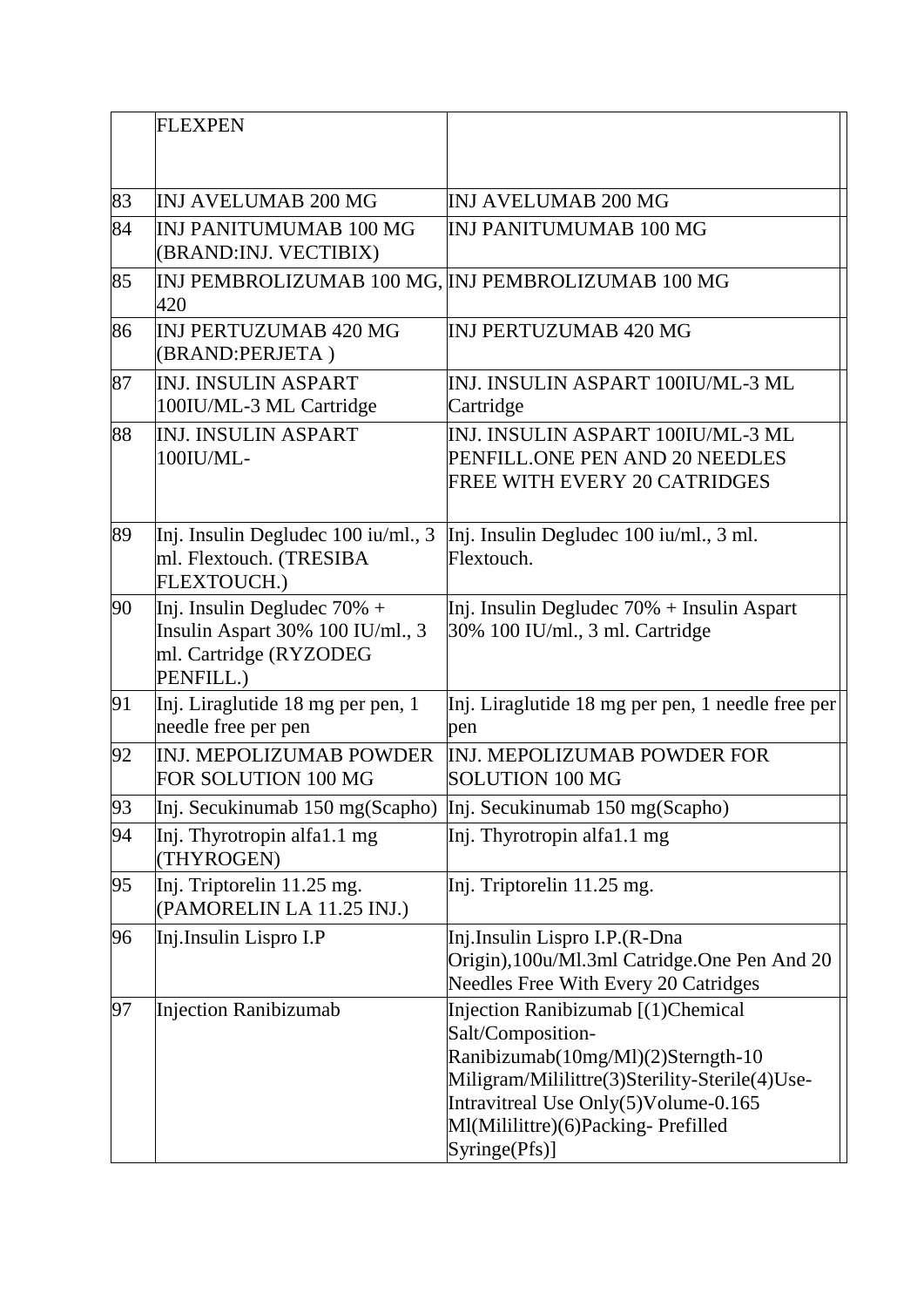| 98  | Insulin Analogue of 50%                                | Insulin Analogue of 50% Insulin Aspart + 50%<br>longer acting analogue 100 iu/ml.                                                                                                                                                     |
|-----|--------------------------------------------------------|---------------------------------------------------------------------------------------------------------------------------------------------------------------------------------------------------------------------------------------|
| 99  | <b>INSULIN DETEMIR 100</b><br>IU/ML,3ML,FLEXPEN.       | <b>INSULIN DETEMIR 100</b><br>IU/ML,3ML,FLEXPEN.                                                                                                                                                                                      |
| 100 | Insulin Glargine-                                      | Each pen to contain: Insulin Glargine 300<br>IU/ml                                                                                                                                                                                    |
| 101 | Insulin Glulisine Inj-                                 | Each ml to contain: Insulin Glulisine 100 IU,<br>m-Cresol 3.15mg (As Preservative), Excipients<br>Q.S. & 10ml Vial                                                                                                                    |
| 102 | <b>INSULIN GLULISINE</b><br><b>INJECTION</b>           | <b>INSULIN GLULISINE</b><br><b>INJECTION(MONOCOMPONENT INSULIN</b><br>GLULISINE) 100I.U./ML,3ML CARTRIDGE<br>WITH ONE NEEDLE FREE OF COST PER<br><b>CARTRIDGE AND ONE COMPATIBLE</b><br>DEVICE FREE OF COST PER TWENTY<br>CARTRIDGES. |
| 103 | Insulin Inj-                                           | Each Cartridge to contain: 25% Lispro And<br>75% Lispro Protamine Suspension (100 IU/ml)<br>[Monocomponent Insulin, Recombinant DNA<br>Origin] & 3ml Cartridge                                                                        |
|     |                                                        | Each Cartridge to contain: 50% Lispro And<br>50% Lispro Protamine Suspension (100 IU/ml)<br>[Monocomponent Insulin, Recombinant DNA<br>Origin] & 3ml Cartridge                                                                        |
| 104 | <b>INSULIN LISPRO 50/50, 25/75,</b><br><b>ANALOGUE</b> | <b>INSULIN LISPRO 50% AND INSULIN</b><br><b>LISPRO PROTAMINE 50% SUSPENSION</b><br>100 I.U / ML, 3 ML CARTRIDGES                                                                                                                      |
| 105 | Intravitreal Dexamethasone<br>Implant-                 | Each inj to contain: Intravitreal<br>Dexamethasone 0.7mg                                                                                                                                                                              |
| 106 | Invokana                                               | Canagliflozin 100 mg tablets (Ph No. 10126)                                                                                                                                                                                           |
| 107 | Irinotecan Inj                                         | Each 2ml Vial to contains: Irinotecan 40 mg,<br>Each 5ml Vial to contain: Irinotecan 100 mg                                                                                                                                           |
| 108 | <b>ISAVUCONAZOLE 100MG</b><br>TABLET                   | <b>ISAVUCONAZOLE 100MG</b>                                                                                                                                                                                                            |
| 109 | Isentress 400 mg                                       | Raltegravir 400 mg tablets (Ph No. 21141)                                                                                                                                                                                             |
| 110 | Jakavi 5                                               | Ruxolitinib 5 mg tablet (Ph No-25106)                                                                                                                                                                                                 |
| 111 | Lenvatinib Tab/Cap-                                    | Each Tab/Cap to contains: Lenvatinib 10mg,<br>Each Tab/Cap to contains: Lenvatinib 4mg                                                                                                                                                |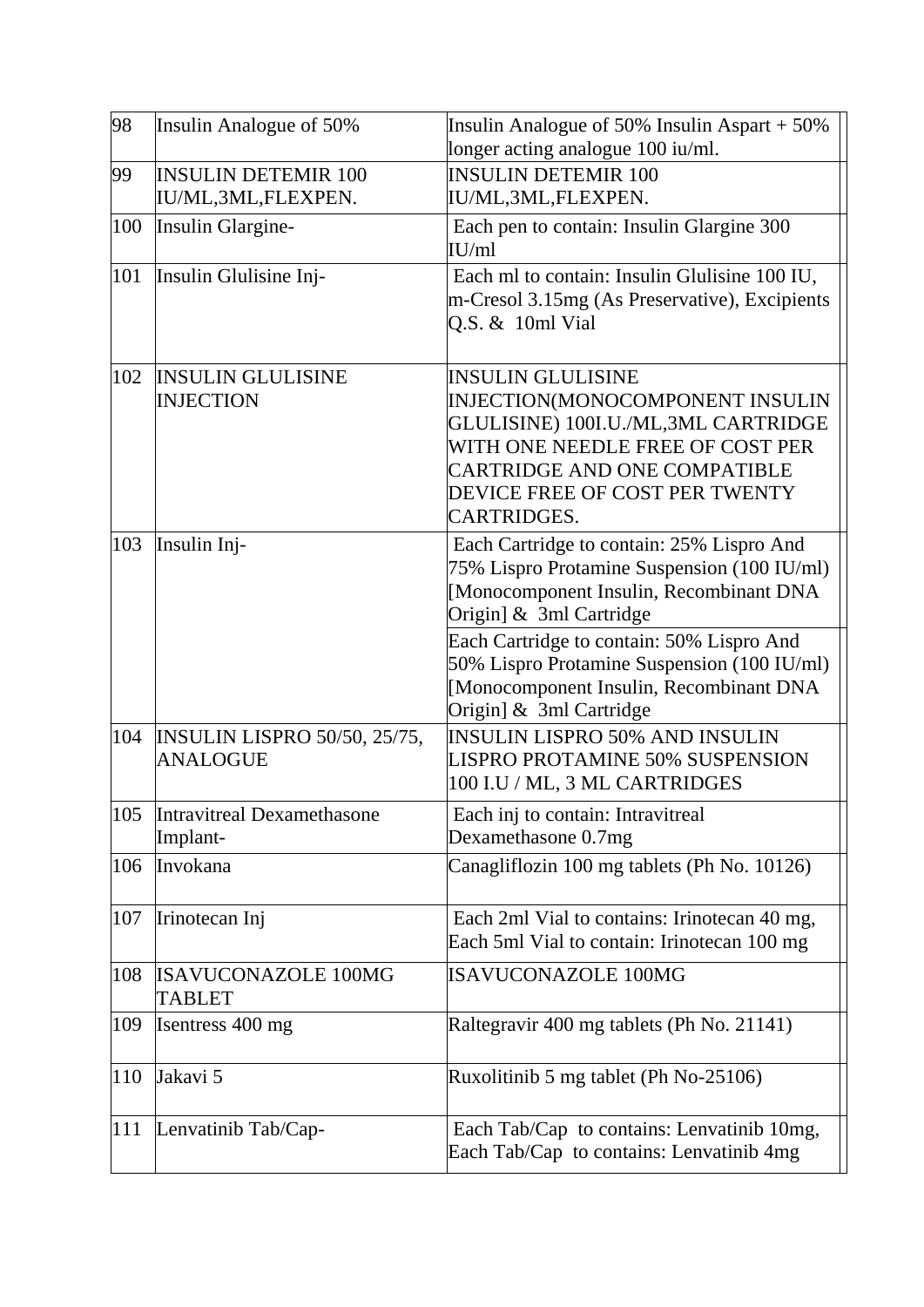| 112 | Levonorgestrel-                                                         | Each Sterile Intrauterine System to contain:                                                                                                                                                                                                                            |
|-----|-------------------------------------------------------------------------|-------------------------------------------------------------------------------------------------------------------------------------------------------------------------------------------------------------------------------------------------------------------------|
|     |                                                                         | Levonorgestrel 52mg (Levonorgestrel 20                                                                                                                                                                                                                                  |
|     |                                                                         | Microgram / 24 Hours Intra Uterine Delivery                                                                                                                                                                                                                             |
|     |                                                                         | System)                                                                                                                                                                                                                                                                 |
| 113 | Linagliptin + Metformin Tab/Cap-                                        | Each Tab/Cap to contain: Linagliptin 2.5mg +<br>Metformin 500mg                                                                                                                                                                                                         |
| 114 | <b>LINAGLIPTIN 5 MG</b>                                                 | <b>LINAGLIPTIN 5 MG TAB</b>                                                                                                                                                                                                                                             |
| 115 | Lipid Soln-                                                             | Each Bag to contain - Glucose Solution 13%,<br>Amino Acid Solution With Electrolytes And<br>Lipid Emulsion Corresponding To: Glucose 85<br>g, Amino Acid 38 g, Nitrogen 6.2 g, Lipids 34<br>g, Energy 800 Kcal, Osmolarity 850<br>Mosmol/L (3 Chamber Bag) & 1206ml Bag |
| 116 | LIRAGLUTIDE 18 MG                                                       | LIRAGLUTIDE 6 MG/ML, 3 ML PEN                                                                                                                                                                                                                                           |
| 117 | Lubricating Eye Drop-                                                   | Each Vial to contain: Povidone 20mg/ml,<br>Preservative Free, Phosphate Free & 10ml Vial                                                                                                                                                                                |
| 118 | <b>LYNPARZA</b>                                                         | TAB. OLAPARIB 150 MG                                                                                                                                                                                                                                                    |
| 119 | Meningococcal Vaccine-                                                  | Each Vial to contain: Meningococcal Group<br>(A,C,Y And W135) Polysachharide Diphtheria<br>Toxoid Conjugate Vaccine & 0.5 ml Vial                                                                                                                                       |
| 120 | Mepolizumab Inj-                                                        | Each Vial to contain: Mepolizumab 100mg                                                                                                                                                                                                                                 |
| 121 | <b>Mesalazine Granules:</b>                                             | Each Sachet to contain: Mesalazine 2 gm<br>Prolonged Release Granules, Mesalazine<br>Suppository- Each Suppository to contain:<br>Mesalazine 1 gm                                                                                                                       |
|     | Methoxy Polyethylene Glycol<br>Epoetin-Beta-                            | Each PFS to contain: Methoxy Polyethylene<br>Glycol Epoetin-Beta 100mcg, Methoxy<br>Polyethylene Glycol Epoetin- Beta-                                                                                                                                                  |
| 122 |                                                                         | Each PFS to contain: Methoxy Polyethylene<br>Glycol Epoetin-Beta 50mcg, Methoxy<br>Polyethylene Glycol Epoetin- Beta-                                                                                                                                                   |
|     |                                                                         | Each PFS to contain: Methoxy Polyethylene<br>Glycol Epoetin-Beta 75mcg                                                                                                                                                                                                  |
| 123 | Midostaurin Tab/Cap-                                                    | Each Tab/Cap Contains: Midostaurin 25mg                                                                                                                                                                                                                                 |
| 124 | Minirin <sub>0.2</sub>                                                  | Desmopressin 0.2 mg                                                                                                                                                                                                                                                     |
| 125 | Mixture Of Insulin Aspart                                               | Mixture Of Insulin Aspart (Soluble) 30% &<br>Insulin Aspart Protamine Crystals 70%,<br>100iu/Ml,3ml Penfill, (Biphasic Insulin Aspart)<br>I.P.) With One Compatible Device Per Fifty<br>Cartridges(Penfills) Free Of Cost.                                              |
| 126 | Monocomponent Insulin Lispro<br>100 Iu/Ml - 3 Ml<br>Penfills/Cartridges | Monocomponent Insulin Lispro 100 Iu/Ml - 3<br>Ml Penfills/Cartridges                                                                                                                                                                                                    |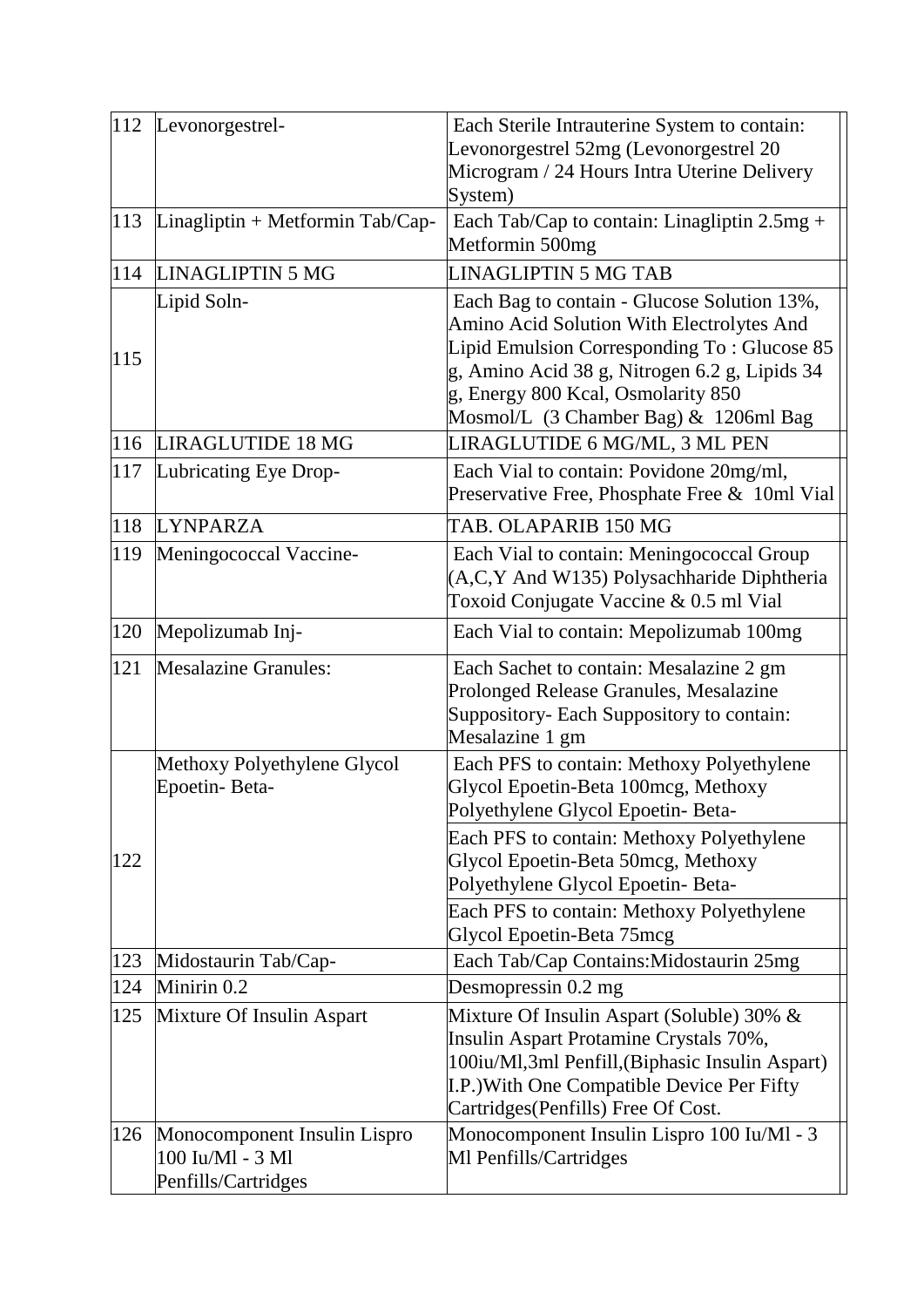| 127 | Multiple Electrolyte Injection-                    | Each to contain: Type I: A self collapsible bag<br>contain isotonic solution in a single dose<br>container for intravenous administration. Each<br>bott has an ionic concentration of 140mEq<br>Sodium, 5mEq Potassium, 3mEq Magnesium,<br>98mEq Chloride, 27mEq Acetate and 23mEq<br>Gluconate. The osmolarity is 294mOsmol/L.<br>The caloric content is $21$ Kcal/L & 500ml bag |
|-----|----------------------------------------------------|-----------------------------------------------------------------------------------------------------------------------------------------------------------------------------------------------------------------------------------------------------------------------------------------------------------------------------------------------------------------------------------|
| 128 | Mycophenolate Mofetil Powder-                      | Each Bott to contain: Mycophenolate Mofetil<br>Powder For Oral Suspension 1gm/5ml & 1<br>Bottle with 110gm powder for oral susp.<br>Containing 35gm Mycophenolate Mofetil                                                                                                                                                                                                         |
| 129 | NILOTINIB 150 MG TAB<br>(BRAND:TASIGNA) 200mg      | NILOTINIB 150 MG TAB                                                                                                                                                                                                                                                                                                                                                              |
| 130 | NINTEDANIB ESYLATE 150<br>MG CAP (BRAND:CYENDIV)   | NINTEDANIB ESYLATE 150 MG CAP                                                                                                                                                                                                                                                                                                                                                     |
| 131 | NIVOLUMAB 100 MG INJ<br>(BRAND:OPDYTA),            | NIVOLUMAB 100 MG INJ, Each 4 ml Vial to<br>contain: Nivolumab 40mg                                                                                                                                                                                                                                                                                                                |
| 132 | NORDITROPIN NORDIFLEX<br>and other Imported Brands | Recombinant Human Growth Hormone,<br>Prefilled Pen/Cartridge.                                                                                                                                                                                                                                                                                                                     |
| 133 | NOVOMIX-50                                         | INJ INSULIN ASPART 50 % + INSULIN<br>ASPART PROTAMIN 50 % IN 3 ML<br><b>CATRIDGE WITH FREE PEN &amp; NEEDLE</b><br>FOR USE OF THE DRUG .01 PEN FOR 20<br>CATRIDGE & 01 NEEDLE FOR 01<br><b>CATRIDGE</b>                                                                                                                                                                           |
| 134 | Novorapid 10 ml vial                               | Insulin Aspart 100 iu/ml - 10 ml Vial (Ph<br>No.10067)                                                                                                                                                                                                                                                                                                                            |
|     | 135 Novorapid 3 ml penfil                          | Insulin Aspart 100 iu/ml - ml perfil (Ph No-<br>10060                                                                                                                                                                                                                                                                                                                             |
| 136 | NovoSeven 1 mg inj                                 | Recombinant Factor VII A - 1 mg inj (Ph No-<br>25158)                                                                                                                                                                                                                                                                                                                             |
| 137 | Obinutuzumab Inj-                                  | Each Vial to contains: Obinutuzumab 1000 mg                                                                                                                                                                                                                                                                                                                                       |
| 138 | OCTREOTIDE 20/30MG LONG<br><b>ACT</b>              | OCTREOTIDE LONG-ACTING RELEASE<br><b>INJ 30MG VIAL</b>                                                                                                                                                                                                                                                                                                                            |
| 139 | OLAPARIB 150 MG TAB                                | <b>OLAPARIB 150 MG</b>                                                                                                                                                                                                                                                                                                                                                            |
| 140 | OMALIZUMAB INJ -                                   | Each vial to contain: Omalizumab 150mg                                                                                                                                                                                                                                                                                                                                            |
| 141 | <b>OSIMERTINIB TAB 80 MG</b>                       | LUNG CANCER DRUG                                                                                                                                                                                                                                                                                                                                                                  |
| 142 | <b>Outlet Port Clamp</b>                           |                                                                                                                                                                                                                                                                                                                                                                                   |
| 143 | Oxaliplatin Inj-                                   | Each Vial to contain: Oxaliplatin 100 Mg, 50<br>mg                                                                                                                                                                                                                                                                                                                                |
| 144 | Palbace 125, 120, 100                              | Palbociclib 125 mg cap (Ph No-25161)                                                                                                                                                                                                                                                                                                                                              |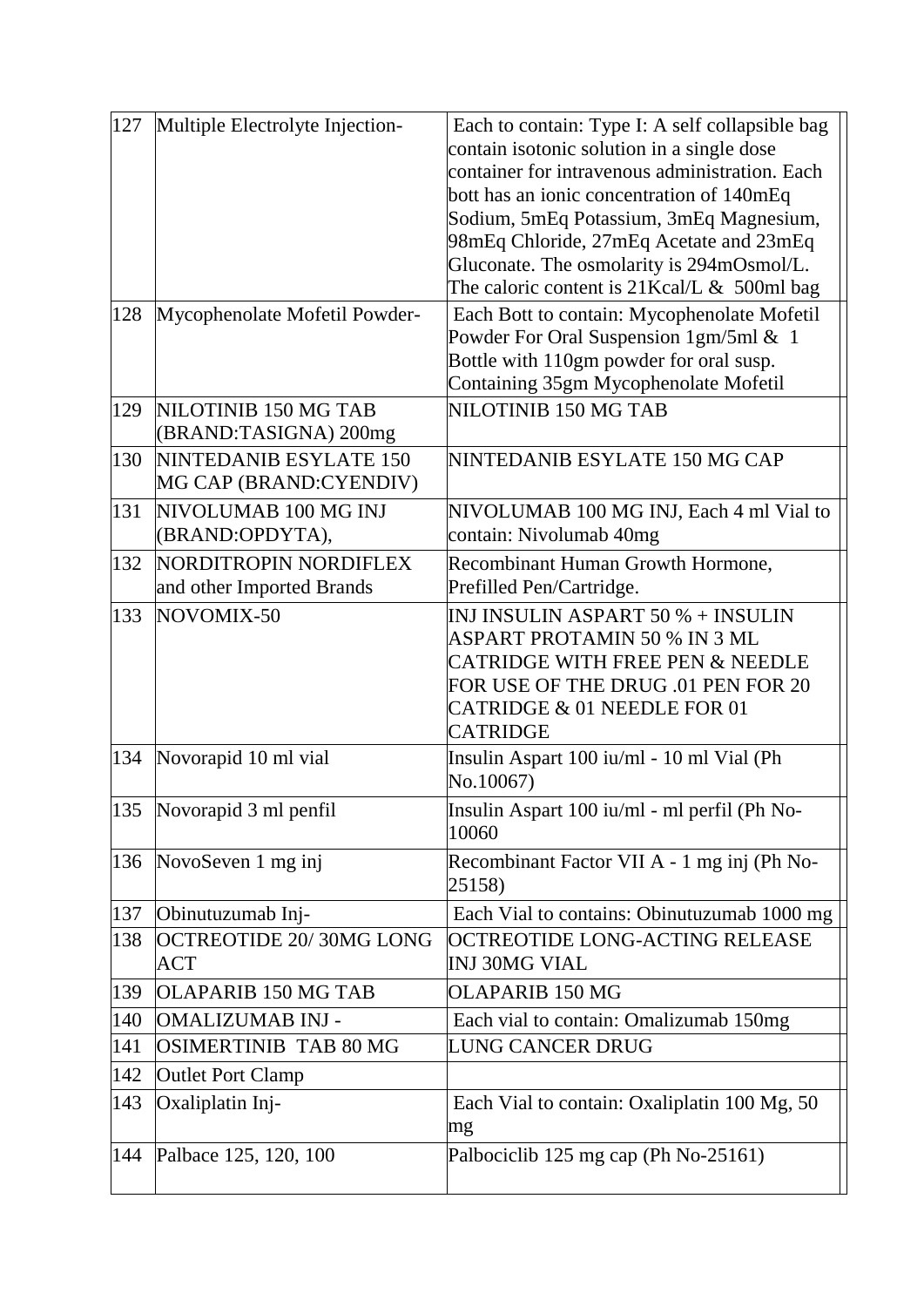|     | 145 Pamorelin LA 11.25                               | Triptorelin LA $11.25$ mg inj (Ph No-25105)                                                                                                                                                                                                                                                                                                    |
|-----|------------------------------------------------------|------------------------------------------------------------------------------------------------------------------------------------------------------------------------------------------------------------------------------------------------------------------------------------------------------------------------------------------------|
|     | 146 Panitumumab Inj-                                 | Each Single Use Vial Of 5 ml to contain:<br>Panitumumab 100 mg (20mg/ml)                                                                                                                                                                                                                                                                       |
| 147 | Pazopanib Tab/Cap-                                   | Each Film Coated Tab/Cap to contains<br>Pazopanib Hydrochloride Equivalent to 400mg<br>Pazopanib                                                                                                                                                                                                                                               |
| 148 | Pembrolizumab Inj-                                   | Each ml to contain: Pembrolizumab 25mg<br>& 4ml Vial                                                                                                                                                                                                                                                                                           |
|     | PERITONEAL DIALYSIS<br><b>FLUIDS 1.5% -</b>          | Each 100ml to contain: Dextrose Anhydrous<br>1.5gm, Sodium Lactate 448mg, Na Cl 538mg,<br>Ca Cl 25.7mg, Mg Cl 5.08mg & 5Ltr Bag,<br>Peritoneal Dialysis Fluids 1.5% - Each 100ml to<br>contain: Dextrose Anhydrous 1.5gm, Sodium<br>Lactate 448mg, Na Cl 538mg, Ca Cl 25.7mg,<br>Mg Cl 5.08mg & 2Ltr Bag, PERITONEAL<br>DIALYSIS FLUIDS 2.5% - |
| 149 |                                                      | Each 100ml to contain: Dextrose Anhydrous<br>2.5gm, Sodium Lactate 448mg, Na Cl 538mg,<br>Ca Cl 25.7mg, Mg Cl 5.08mg & 5Ltr Bag,<br>Peritoneal Dialysis Fluids 2.5% - Each 100ml to<br>contain: Dextrose Anhydrous 2.5gm, Sodium<br>Lactate 448mg, Na Cl 538mg, Ca Cl 25.7mg,<br>Mg Cl 5.08mg & 2Ltr Bag                                       |
| 150 | Pertuzumab Inj-                                      | Each 14ml Vial to contain: Pertuzumab 420mg<br>(30mg/ml)                                                                                                                                                                                                                                                                                       |
| 151 | Pneumococcal Vaccine-                                | Each 0.5ml to contain: Pneumococcal<br>Polysaccharide Conjugate Vaccine (13 Valent)                                                                                                                                                                                                                                                            |
| 152 | Polysaccharide Pneumococcal<br>Vaccine-              | Each 0.5ml to contain: Polysaccharide<br>Pneumococcal Vaccine 0.5ml                                                                                                                                                                                                                                                                            |
| 153 | Posaconazole Soln-                                   | Each Phial to contain: Posaconazole Oral Soln<br>$40$ mg/ml $\&$ 105 ml Bott                                                                                                                                                                                                                                                                   |
| 154 | Rabbit Antithymocyte Globulin -                      | Each 5ml to contain: Rabbit Antithymocyte<br>Globulin 25mg                                                                                                                                                                                                                                                                                     |
| 155 | RAMUCIRUMAB 100 mg&500<br>MG(BRAND-CYRAMZA)          | RAMUCIRUMAB INJ 100 mg 500MG VIAL                                                                                                                                                                                                                                                                                                              |
| 156 | RANIBIZUMAB 0.165 MG                                 | RANIBIZUMAB INJ (0.165MG/PFS)<br>0.165ML PFS                                                                                                                                                                                                                                                                                                   |
| 157 | <b>RECOMBINANT ANTI</b><br>HEMOPHILLIC FACTOR-VIII - | Containing: Recombinant Anti Hemophillic<br>Factor- VIII 1000 IU                                                                                                                                                                                                                                                                               |
| 158 | <b>RECOMBINANT ANTI</b><br>HEMOPHILLIC FACTOR-VIII   | Containing: Recombinant Anti Hemophillic<br>Factor- VIII 250 IU                                                                                                                                                                                                                                                                                |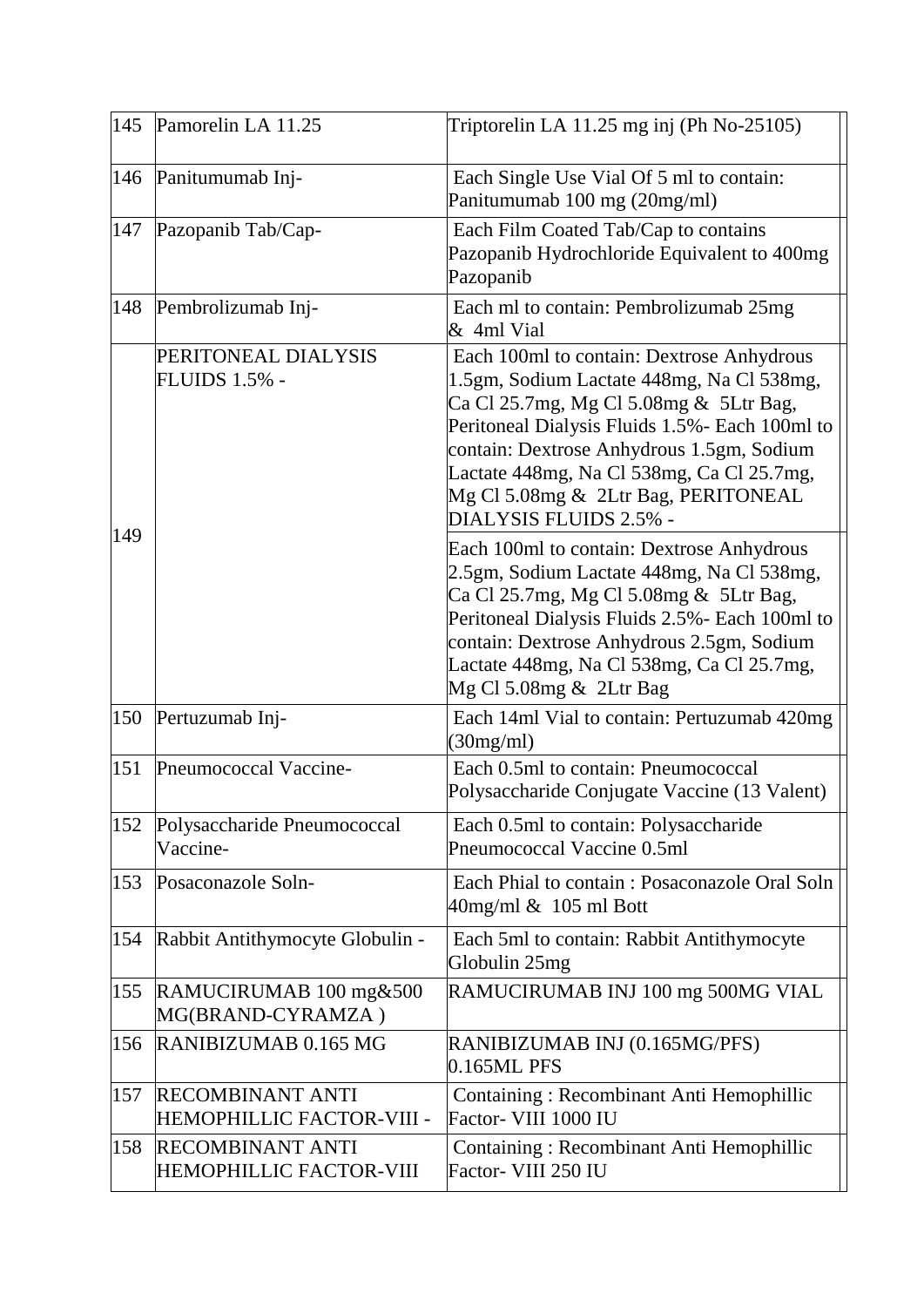| 159 | <b>RECOMBINANT ANTI</b><br>HEMOPHILLIC FACTOR-VIII                  | Containing: Recombinant Anti Hemophillic<br>Factor- VIII 500 IU                                                                                                                                    |
|-----|---------------------------------------------------------------------|----------------------------------------------------------------------------------------------------------------------------------------------------------------------------------------------------|
| 160 | Recombinant Follitropin Alpha-                                      | Each Pre-Filled Pen to contain: Recombinant<br>Follitropin Alpha 450 IU/0.75 ml (33<br>mcg/0.75ml)                                                                                                 |
| 161 | Regorafenib Tab/Cap-                                                | Each Tab/Cap to contain: Regorafenib 40mg                                                                                                                                                          |
| 162 | Revolade 25/50 mg                                                   | Eltrombopag Olamine 25 mg/ 50 mg tablet                                                                                                                                                            |
| 163 | Ribociclib Tab/Cap-                                                 | Each Film Coated Tab/Cap Contains:<br>Ribociclib 200mg                                                                                                                                             |
| 164 | <b>RUXOLITINIB 15 MG TAB</b><br>(BRAND:JAKAVI) 5MG, 20 MG           | <b>RUXOLITINIB 15 MG TAB</b><br>(BRAND:JAKAVI)                                                                                                                                                     |
| 165 | Ryzodeg penfil                                                      | Degludec $2.56$ mg/1ml + Insulin Aspart 1.05<br>mg/1 ml - 3 ml Penfil/Catridge (Ph No. 31280)                                                                                                      |
| 167 | $SACUBITRIL$ 24 MG +<br>VALSARTAN 26 MG TABLET.<br>49/51, 97/103 mg | SACUBITRIL 24 MG + VALSARTAN 26 MG<br>TABLET.                                                                                                                                                      |
| 168 | Sandimmun Neorol 50/25                                              | Cyclosporine 50 mg/ $25$ mg                                                                                                                                                                        |
| 169 | SAXAGLIPTIN & METFORMIN<br>(ER) Tab/Cap -                           | Each film coated tab. to contain: Saxagliptin 5<br>mg + Metformin Hcl 1000mg (ER), Tab/Cap -<br>Each film coated Tab/Cap to<br>contain: Saxagliptin 5 mg + Metformin Hcl<br>500 <sub>mg</sub> (ER) |
| 170 | SAXAGLIPTIN 2.5 MG/5MG                                              | <b>SAXAGLIPTIN 2.5 MG TAB</b>                                                                                                                                                                      |
| 171 | Scapho inj                                                          | Secukinumab 150 mg inj (Ph No-25146)                                                                                                                                                               |
| 172 | Secukinumab Inj-                                                    | Each 1 ml to conatin: Secukinumab 150mg,<br>Sucrose 92.43mg, L- Histidine / L- Histidine<br>Hcl Monohydrate 4.656 mg, Polysorbate 80 -<br>$0.60$ mg.                                               |
| 173 | <b>SEQUADRA INHALER</b>                                             | Indacaterol $110 \text{ mcg} + \text{Glycopyrrolate} 50 \text{ mcg}$                                                                                                                               |
| 174 | Sevelamer Sachet-                                                   | Each Sachet to contain: Sevelamer Carbonate<br>$800$ mg                                                                                                                                            |
| 175 | Sevoflurane Inj-                                                    | Each 250ml to contain: Sevoflurane & 250ml<br><b>Bott</b>                                                                                                                                          |
| 176 | SITAGLIPTIN 50MG +<br>METFORMIN 1000MG Tab/Cap                      | - Each Tab/Cap To contain: Sitagliptin 500mg,<br>Metformin 1000mg                                                                                                                                  |
| 177 | SITAGLIPTIN 50MG WITH<br><b>METFORMIN 500MG TAB</b>                 | <b>SITAGLIPTIN 50MG</b>                                                                                                                                                                            |
| 178 | SOMATROPIN (R-DNA) INJ -                                            | Each PFS contain: Somatropin (r-DNA) origin<br>Bio- synthetic Human growth hormone<br>Solution $10mg/1.5ml = 30$ iu                                                                                |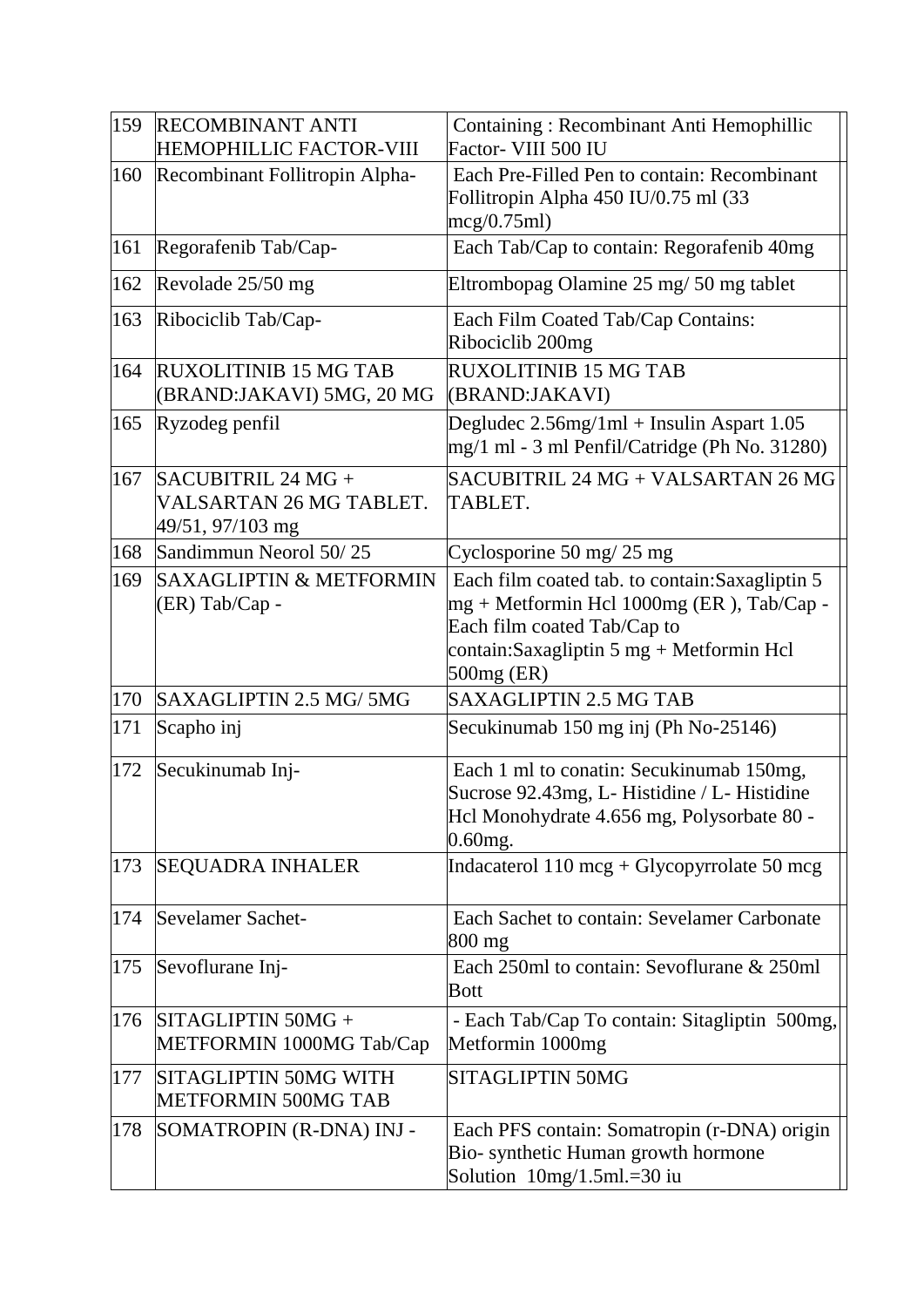| 179 | Sorafenib Tab/Cap-                                                                      | Each Tab/Cap to contain: Sorafenib Tosylate<br>200 <sub>mg</sub>                                                                                                                                                                                                                                                                                                        |
|-----|-----------------------------------------------------------------------------------------|-------------------------------------------------------------------------------------------------------------------------------------------------------------------------------------------------------------------------------------------------------------------------------------------------------------------------------------------------------------------------|
| 180 | Spexib 150                                                                              | Ceritinib 150 mg cap (Ph No-25149)                                                                                                                                                                                                                                                                                                                                      |
| 181 | Sprycel 50                                                                              | Dasatinib 50 mg                                                                                                                                                                                                                                                                                                                                                         |
| 182 | SUNITINIB 12.5, 25MG<br>CAP/TAB                                                         | <b>SUNITINIB 25MG</b>                                                                                                                                                                                                                                                                                                                                                   |
| 183 | <b>SUNITINIB MALATE TAB/CAP</b>                                                         | Each tab/cap to contain: Sunitinib Malate<br>50mg                                                                                                                                                                                                                                                                                                                       |
| 184 | <b>TAB OSIMERTINIB 80MG</b>                                                             | TAB OSIMERTINIB 80MG                                                                                                                                                                                                                                                                                                                                                    |
| 185 | <b>TAB RIBOCICLIB 200</b><br>MG(BRAND:KRYXANA)                                          | TAB RIBOCICLIB 200 MG                                                                                                                                                                                                                                                                                                                                                   |
| 186 | TAB. BARICITINIB 2MG 4mg                                                                | TAB. BARICITINIB 2MG                                                                                                                                                                                                                                                                                                                                                    |
| 187 | Tab. Dacomitinib Monohydrate 30<br>mg. (Tab. Dacoplice 30 mg.)                          | Tab. Dacomitinib Monohydrate 30 mg.                                                                                                                                                                                                                                                                                                                                     |
| 188 | Tab. Pazopanib 400 mg. (TAB.<br>VOTRIENT 400 MG.)                                       | Tab. Pazopanib 400 mg.                                                                                                                                                                                                                                                                                                                                                  |
| 189 | Tab. Ribociclib 200 mg.<br>(KRYXANA 200 MG.)                                            | Tab. Ribociclib 200 mg.                                                                                                                                                                                                                                                                                                                                                 |
| 190 | Tab. Sacubitril 49 mg. + Valsartan<br>51 mg. (VYMADA 100 MG.)                           | Tab. Sacubitril 49 mg. + Valsartan 51 mg.                                                                                                                                                                                                                                                                                                                               |
| 191 | TAB. VILDAGLIPTIN                                                                       | 50MG                                                                                                                                                                                                                                                                                                                                                                    |
| 192 | Tab./ Cap. (Netupitant $300$ mg. +<br>Palanosetron 0.5 mg.) (AKYNZEO 0.5 mg.)<br>CAPS.) | Tab./ Cap. (Netupitant 300 mg. + Palanosetron                                                                                                                                                                                                                                                                                                                           |
| 193 | <b>TAGRISSO 80</b>                                                                      | <b>OSIMERTINIB 80</b>                                                                                                                                                                                                                                                                                                                                                   |
| 194 | Tetrastarch 6% - 500ml Unibag                                                           | 6% Hydroxyethyl starch 130/0.4 in 0.9%<br>sodium chloride injection                                                                                                                                                                                                                                                                                                     |
| 195 | TISSEEL KIT 2 ML                                                                        | TISSEEL KIT 1 ML CONTAINS<br>CLOTTABLE PROTEIN MINIMUM 75 MG,<br>FIBRINOGEN MINIMUM 70 MG, PLASMA<br>FIBRONECTIN MINIMUM 2 MG, FACTOR<br>XIII MINIMUM 10 I.U, PLASMINOGEN<br>MINIMUM 40 MCG, AND 1 VIAL OF<br>THROMBIN 4 I.U/ML, 1 VIAL OF<br>THROMBIN 500 I.U /ML, 1 VIAL OF<br>APROTININ SOLN 3000 KIU/ML, 1 VIAL<br>OF CALCIUM CHLORIDE SOLN 40<br>MMOL/L - 2 ML KIT |
| 196 | Tocilizumab 80 mg Inj., Actemra                                                         | Tocilizumab 80 mg Inj.                                                                                                                                                                                                                                                                                                                                                  |
|     | TOCILIZUMAB INJ 200MG -                                                                 | Each vial to contain: Tocilizumab 200 mg<br>$&$ 10 ml vial,                                                                                                                                                                                                                                                                                                             |
| 197 | TOCILIZUMAB INJ 400MG -                                                                 | Each vial to contain: Tocilizumab 400 mg                                                                                                                                                                                                                                                                                                                                |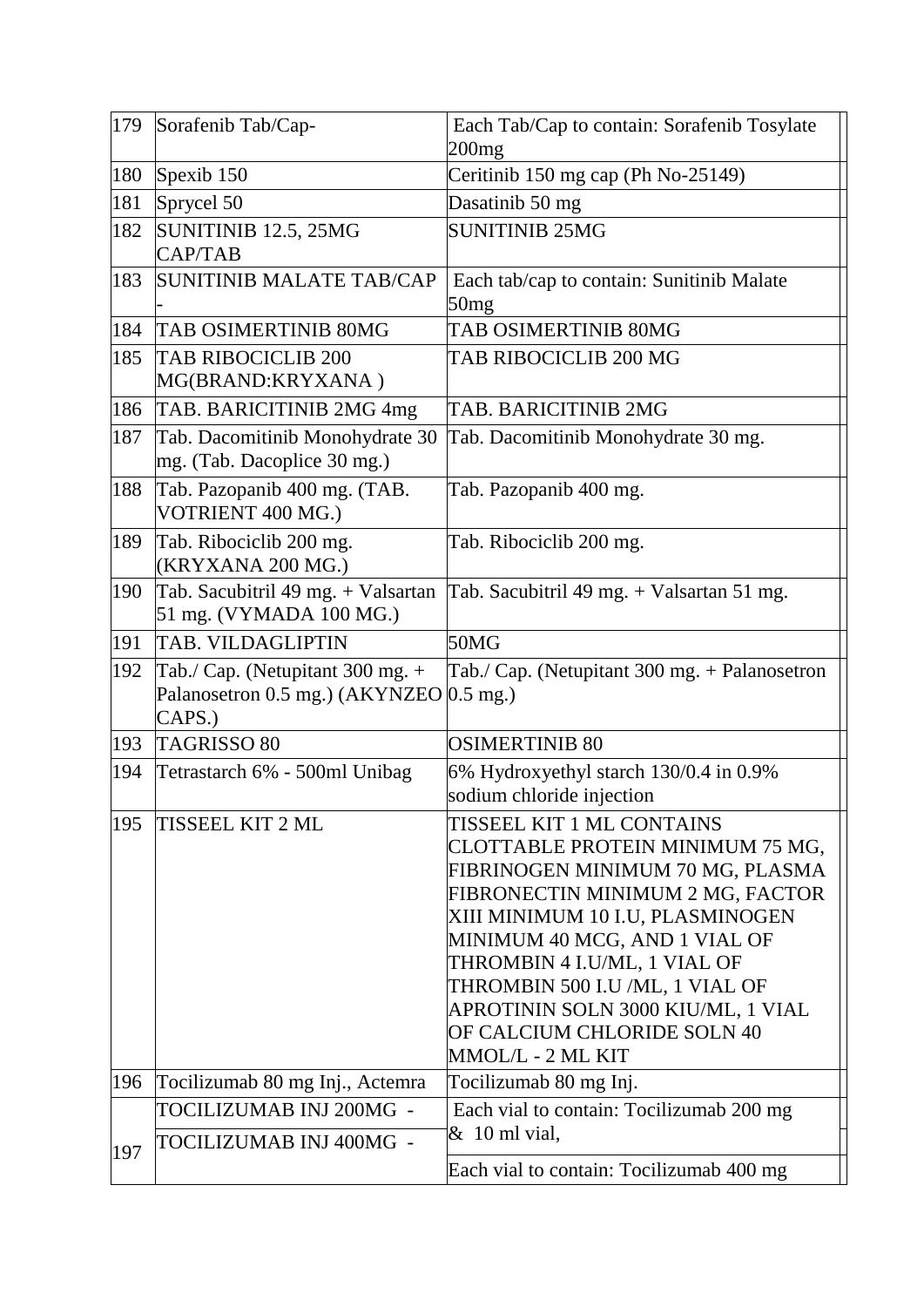|     |                                              | $& 20$ ml vial                                                                                                                                                                                                                      |
|-----|----------------------------------------------|-------------------------------------------------------------------------------------------------------------------------------------------------------------------------------------------------------------------------------------|
| 198 | Trabectedin Inj-                             | Each Vial to contain: Trabectedin 1 Mg                                                                                                                                                                                              |
|     | Trastuzumab Inj-                             | Each Vial to contain: Trastuzumab Emtansine<br>100 <sub>mg</sub>                                                                                                                                                                    |
| 199 |                                              | Each Vial to contain: Trastuzumab Emtansine<br>160mg                                                                                                                                                                                |
| 200 | Tresiba                                      | Insulin Degludec 100 iu/ml -3 ml prefilled pen<br>(Ph No-10088)                                                                                                                                                                     |
| 201 | Triple Chamber Bag-                          | Each Bag to contain: Triple Chamber Bag With<br>Lipid Emulsion (80% Olive Oil & 20% Soya<br>Oil), Amino Acids, Glucose And Electrolytes<br>Separated By Peel Seals For Central<br>Intravenous. & 2000ml Bag, Triple Chamber<br>Bag- |
|     |                                              | Each Bag to contain: Triple Chamber Bag With<br>Lipid Emulsion (80% Olive Oil & 20% Soya<br>Oil), Amino Acids, Glucose And Electrolytes<br>Separated By Peel Seals For Peripheral<br>Intravenous & 1000ml Bag                       |
| 202 | Triptorelin Pamoate Inj-                     | Each Single Dose Vial Contains: (Sterile<br>Lypholized) Triptorelin Pamoate Equivalent to<br>Triptorelin 11.25mg Pamorelin La 11.25 Inj.                                                                                            |
| 203 | Tuberculin PPD Inj-                          | Each Vial/Amp to contain -Tuberculin Purified<br>Protien Derivative 5TU/0.1ml & 5ml Vial/Amp                                                                                                                                        |
| 204 |                                              | TUOJEO SOLOSTAR 1.5ML PEN TUOJEO SOLOSTAR 1.5ML PEN(INSULIN<br>GLARGINE INJECTION 300IU/ML)THREE<br>NEEDLES FREE WITH ONE PEN                                                                                                       |
| 205 | Turbuhaler/INHALER -                         | Each metered dose to contain: Budesonide 160<br>mcg, Formoterol Fumarate Dihydrate 4.5 mcg,<br>Lactose Monohydrate 730 mcg.                                                                                                         |
| 206 | TUROCTOCOG ALFA 500 I.U.<br><b>INJECTION</b> | TUROCTOCOG ALFA 500 I.U. INJECTION                                                                                                                                                                                                  |
| 207 | Vero Cell Culture Rabies Vaccine-            | Each Dose to contain: Purified Vero Cell<br><b>Culture Human Rabies Vaccine</b>                                                                                                                                                     |
| 208 | <b>VERTEPORFIN 15 MG</b>                     | VERTEPORFIN INJ 15MG VIAL                                                                                                                                                                                                           |
| 209 | Votrient 200 mg 400                          | Pazopanib 200 mg tablets (Ph No.65225)                                                                                                                                                                                              |
| 210 | Idursulfase injection                        | Idursulfase injection : 6 mg/3 mL $(2 \text{ mg/mL})$ in<br>single-use vial                                                                                                                                                         |
| 211 | Laronidase injection:                        | Laronidase - 2.9 mg/5 mL $(0.58 \text{ mg/mL})$ of<br>laronidase in a single-dose vial                                                                                                                                              |